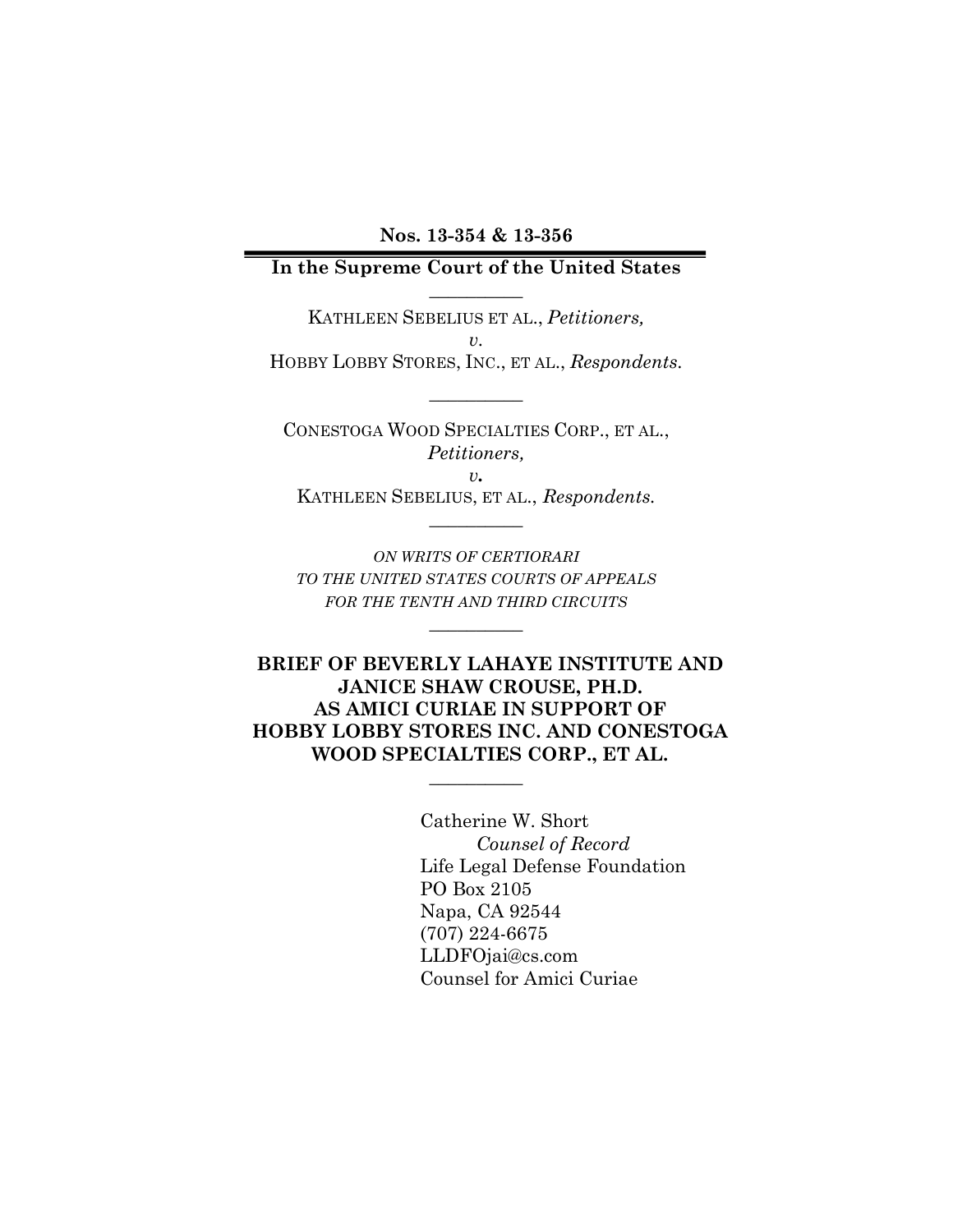# **TABLE OF CONTENTS**

| INTEREST OF AMICI CURIAE1                                                                                                                                                                                        |
|------------------------------------------------------------------------------------------------------------------------------------------------------------------------------------------------------------------|
| SUMMARY OF THE ARGUMENT 2                                                                                                                                                                                        |
|                                                                                                                                                                                                                  |
| I. The Government Cannot Meet its Burden<br>Under RFRA of Demonstrating that the<br>Mandate Furthers its Asserted Interest in<br>Promoting the Health and Well-Being of                                          |
| A. The IOM Report Does Not Support the<br>Government's Assertion that Increased Use<br>of Contraceptives Will Promote Women's                                                                                    |
| 1. The Government has failed to show that<br>the Mandate will lead to increased usage<br>among those at risk of unintended<br>pregnancy or to a decrease in unintended<br>pregnancies among those covered by the |
| The Government has failed to show that<br>2.<br>unintended pregnancies have negative<br>health consequences for women14                                                                                          |
| The Government Has Failed to Show that<br>$\bf{B}$<br>the Mandate Furthers its Asserted Interest<br>of Promoting Gender Equity20                                                                                 |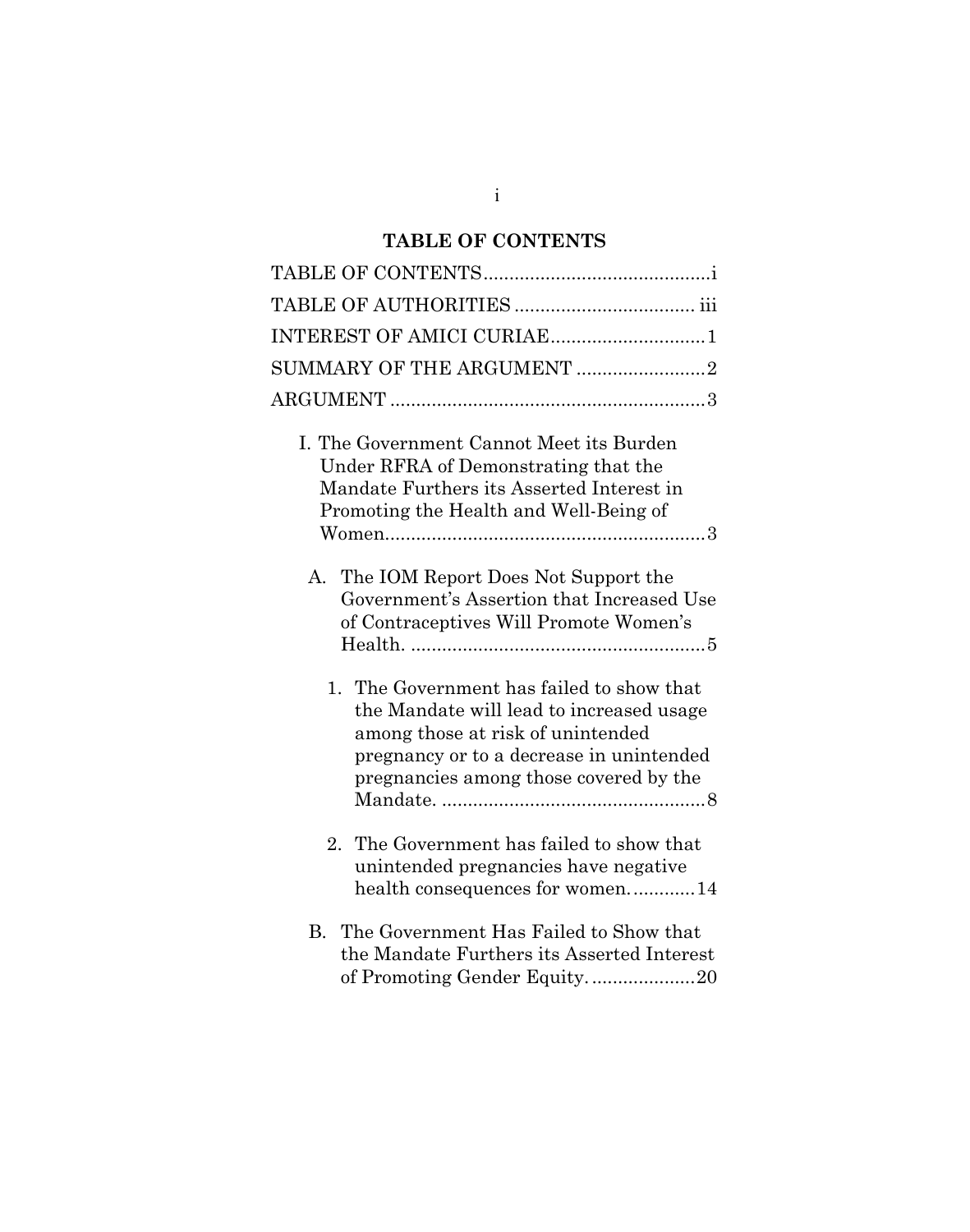| 1. The Government has failed to show that<br>the Mandate will relieve women of an<br>inequitable financial burden related to |  |
|------------------------------------------------------------------------------------------------------------------------------|--|
| 2. The Government may not compel<br>contraceptive coverage to serve a<br>purported interest in "gender"                      |  |
| II. The HHS Mandate Is Not Narrowly<br>Tailored To Serve the Health Needs of a<br>Subset of Women With Particular Medical    |  |

ii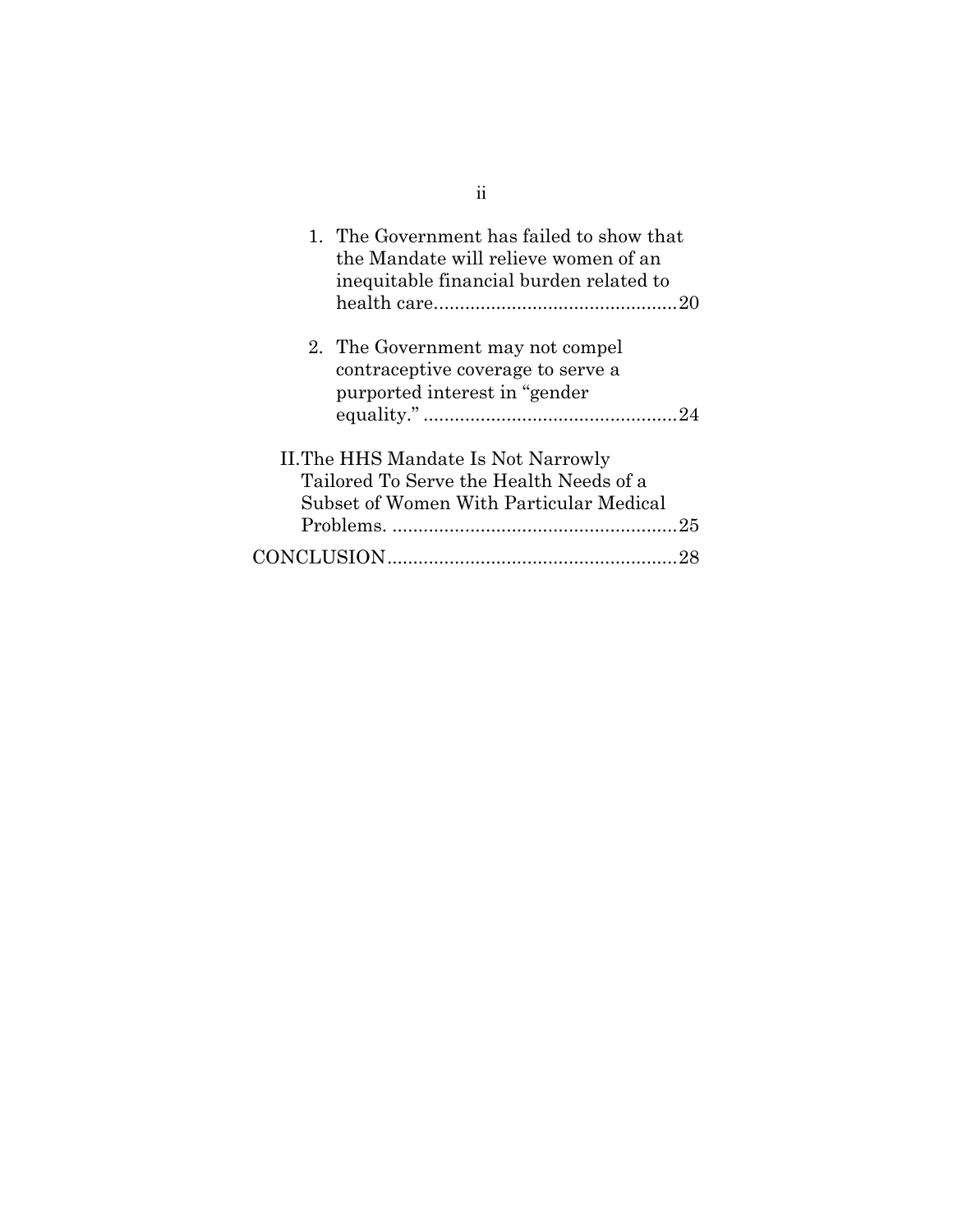## **TABLE OF AUTHORITIES**

### **CASES**

| Brown v. Entm't Merchs. Ass'n., 131 S.Ct.                                                  |  |
|--------------------------------------------------------------------------------------------|--|
|                                                                                            |  |
| <i>Eisenstadt v. Baird</i> , 405 U.S. 438 (1972)24                                         |  |
| Gilardi v. U.S. Dep't of Health & Human                                                    |  |
| Gonzales v. O Centro Espirita Beneficiente<br>Uniao do Vegetal, 546 U.S. 418 (2006)  4, 20 |  |
| Griswold v. Connecticut, 381 U.S. 479                                                      |  |
|                                                                                            |  |
| <i>Legatus v. Sebelius, 2012 U.S. Dist. LEXIS</i><br>156144, 2012 WL 5359630 (E.D.Mich.,   |  |
|                                                                                            |  |

## **STATUTES**

| Certain Preventive Services under the     |  |
|-------------------------------------------|--|
| Affordable Care Act, 77 Fed. Reg. 8725    |  |
|                                           |  |
| Religious Freedom Restoration Act (RFRA), |  |
|                                           |  |

## **OTHER AUTHORITIES**

| B.R. Shah, R. Retnakaran, and G. L. Booth,    |  |
|-----------------------------------------------|--|
| Increased risk of cardiovascular disease      |  |
| in young women following gestational          |  |
| <i>diabetes mellitus, 31(8)</i> Diabetes Care |  |
|                                               |  |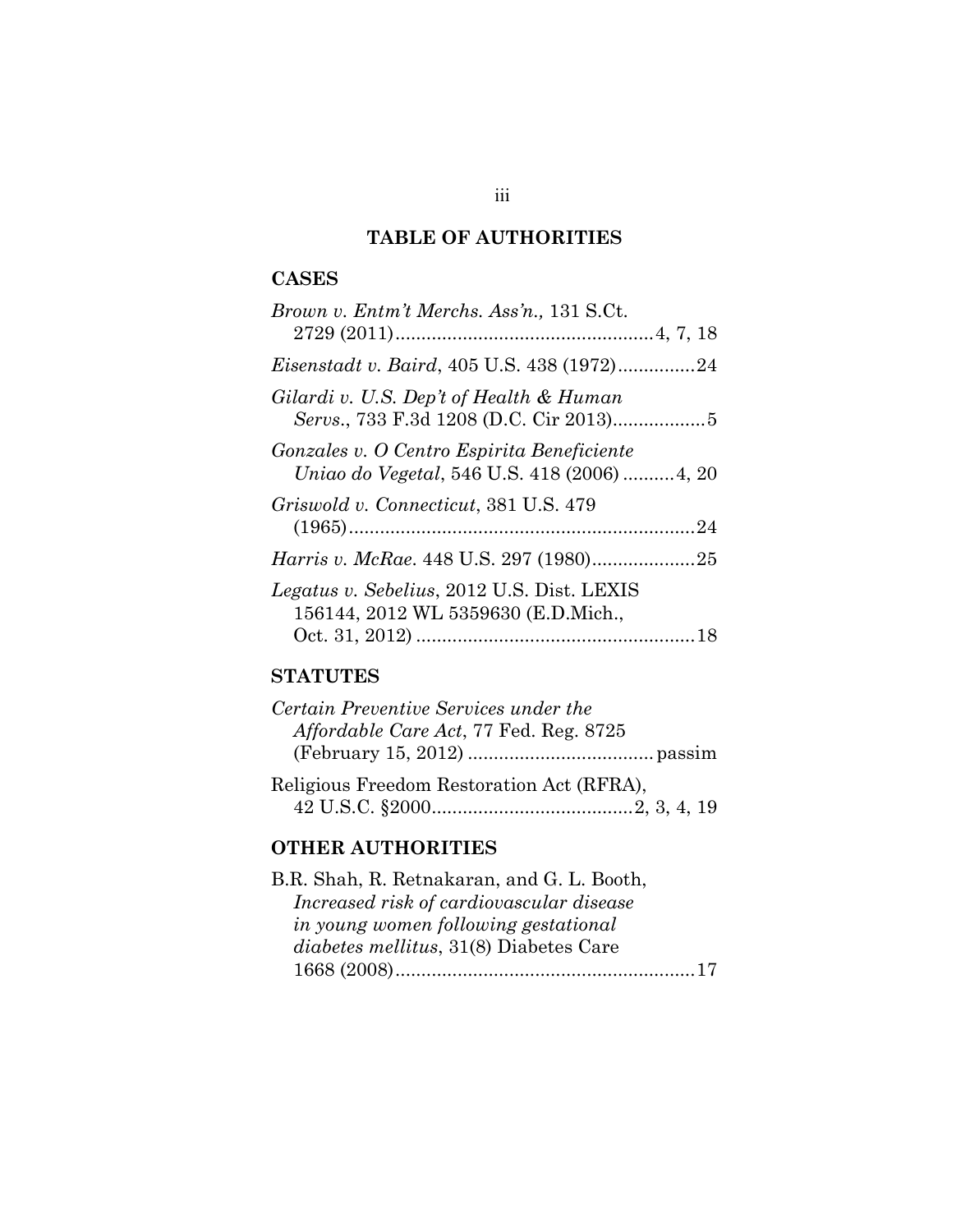| Bertakis, K. D., R. Azari, L. J. Helms, E. J.<br>Callahan, and J. A. Robbins, Gender<br>differences in the utilization of health<br>care services, 42 Journal of Family                                                                     |
|---------------------------------------------------------------------------------------------------------------------------------------------------------------------------------------------------------------------------------------------|
| Chen, et al., Recent oral contraceptive use<br>and adverse birth outcomes, 144<br>European Journal of Obstetrics &<br>Gynecology and Reproductive Biology 40–<br>43 (May 2009), abstract available at<br>http://www.ejog.org/article/S0301- |
| Christopher Tietze, Unintended<br>Pregnancies in the United States, 1970-<br>1972, 11 Fam. Planning Perspectives 186                                                                                                                        |
| Cong. Rec. S12274 (daily ed. Dec. 3, 2009)25                                                                                                                                                                                                |
| D. Paton, The Economics of Family<br>Planning and Underage Conceptions, 21<br>J. of Health Economics, 207 (2002)12                                                                                                                          |
| Elizabeth G. Raymond, James Trussel &<br>Chelsea B. Polis, <i>Population Effect of</i><br><b>Increased Access to Emergency</b><br>Contraceptive Pills: A Systematic Review,<br>109 Obstetrics & Gynecology 181 (2007)12                     |
| Focus on Health Reform. Impact of health<br>reform on women's access to coverage and<br>care. Washington, DC: Henry J. Kaiser<br>Family Foundation (2010), <i>available at</i><br>http://www.kff.org/womenshealth/upload/                   |

iv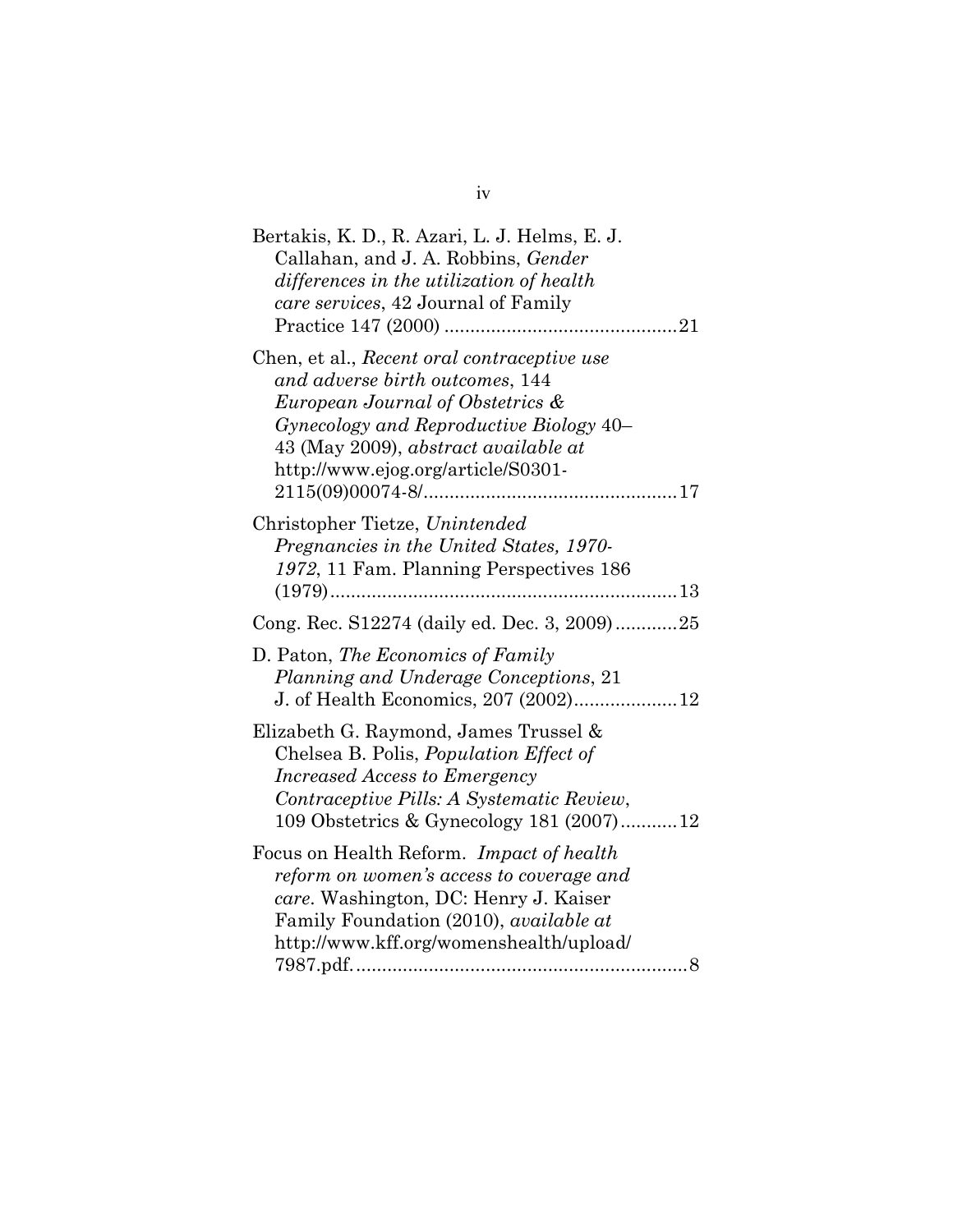| George A. Akerlof, Janet L. Yellen &<br>Michael L. Katz, An Analysis of Out-of-<br>Wedlock Childbearing in the United<br>States, 111 The Quarterly J. of Econ. 277                                                 |
|--------------------------------------------------------------------------------------------------------------------------------------------------------------------------------------------------------------------|
| Gipson, J. D., M. A. Koenig, and M. J.<br>Hindin, The effects of unintended<br>pregnancy on infant, child, and parental<br>health: A review of the literature, 39<br><i>Studies in Family Planning</i> 18 (2008)16 |
| Guttmacher Institute, Facts on<br>Contraceptive Use in the United States<br>(June 2010), <i>available at</i><br>http://www.guttmacher.org/pubs/fb_contr                                                            |
| Institute of Medicine, Clinical Preventive<br>Services For Women: Closing the Gaps<br>$(2011)$ ("2011 IOM"), <i>available at</i><br>http://books.nap.edu/openbook.php?recor                                        |
| Institute of Medicine, The Best Intentions<br>$(1995)$ ("1995 IOM"), available at<br>http://books.nap.edu/openbook.php?recor                                                                                       |
| J. Duenas, et al., <i>Trends in the Use of</i><br>Contraceptive Methods and voluntary<br>Interrruption of Pregnancy in the<br>Spanish Population during 1997-2007,                                                 |
| Jackson, Nicky Ali, Observational<br><i>Experiences of Intrapersonal Conflict and</i><br>Teenage Victimization: A Comparative                                                                                      |

v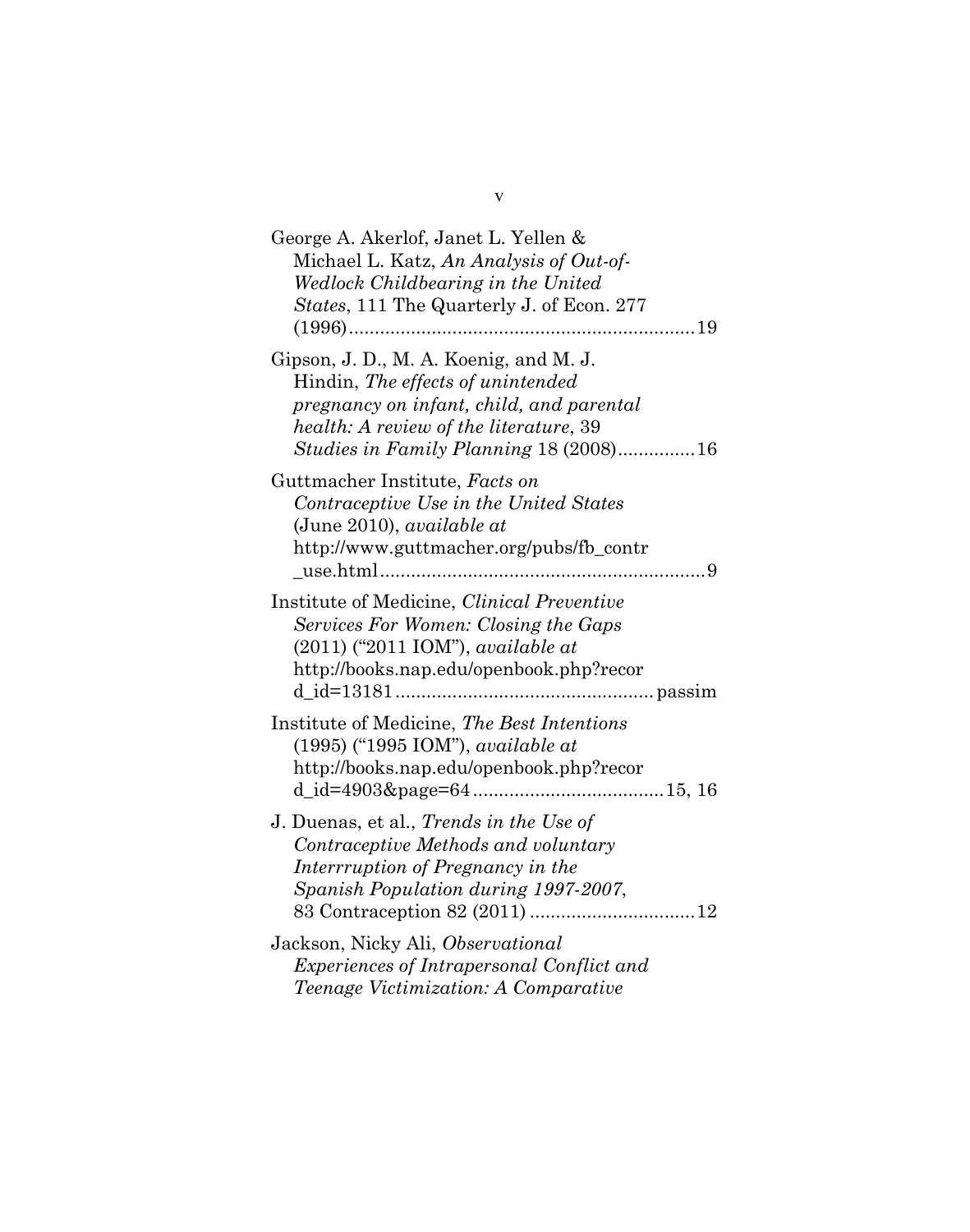| Study among Spouses and Cohabitors,<br>11:3 Journal of Family Violence at 191-                                                                                                                                                                                                                       |
|------------------------------------------------------------------------------------------------------------------------------------------------------------------------------------------------------------------------------------------------------------------------------------------------------|
| Jacqueline C. Harvey, Outdated Lexicons<br>and obsolete solutions: A response to the<br>editorial in the February 2013 issue of<br>Contraception, Reproductive Research<br>Audit (February 12, 2013), available at<br>http://reproductiveresearchaudit.com/wp-<br>content/uploads/2013/02/Pregnancy- |
| Jonathan Klick & Thomas Stratmann, The<br>Effect of Abortion Legalization on Sexual<br><b>Behavior: Evidence from Sexually</b><br><i>Transmitted Diseases</i> , 32 J. of Legal                                                                                                                       |
| Keane MG, Pyeritz RE, Medical<br>management of Marfan syndrome, 117<br>(21) Circulation 2802-13. (May 2008) 26                                                                                                                                                                                       |
| Kjerulff, K. H., K. D. Frick, J. A. Rhoades,<br>and C. S. Hollenbeak, The cost of being a<br>woman—a national study of health care<br><i>utilization and expenditures for female-</i><br>specific conditions, 17 Women's Health                                                                      |
| Lawrence Finer & Mia R. Zolna,<br>Unintended Pregnancy in the United<br>States: incidence and disparities, 2006,                                                                                                                                                                                     |
| Mosher WD and Jones J, Use of<br>contraception in the United States: 1982–<br>2008, Vital and Health Statistics (2010)                                                                                                                                                                               |

vi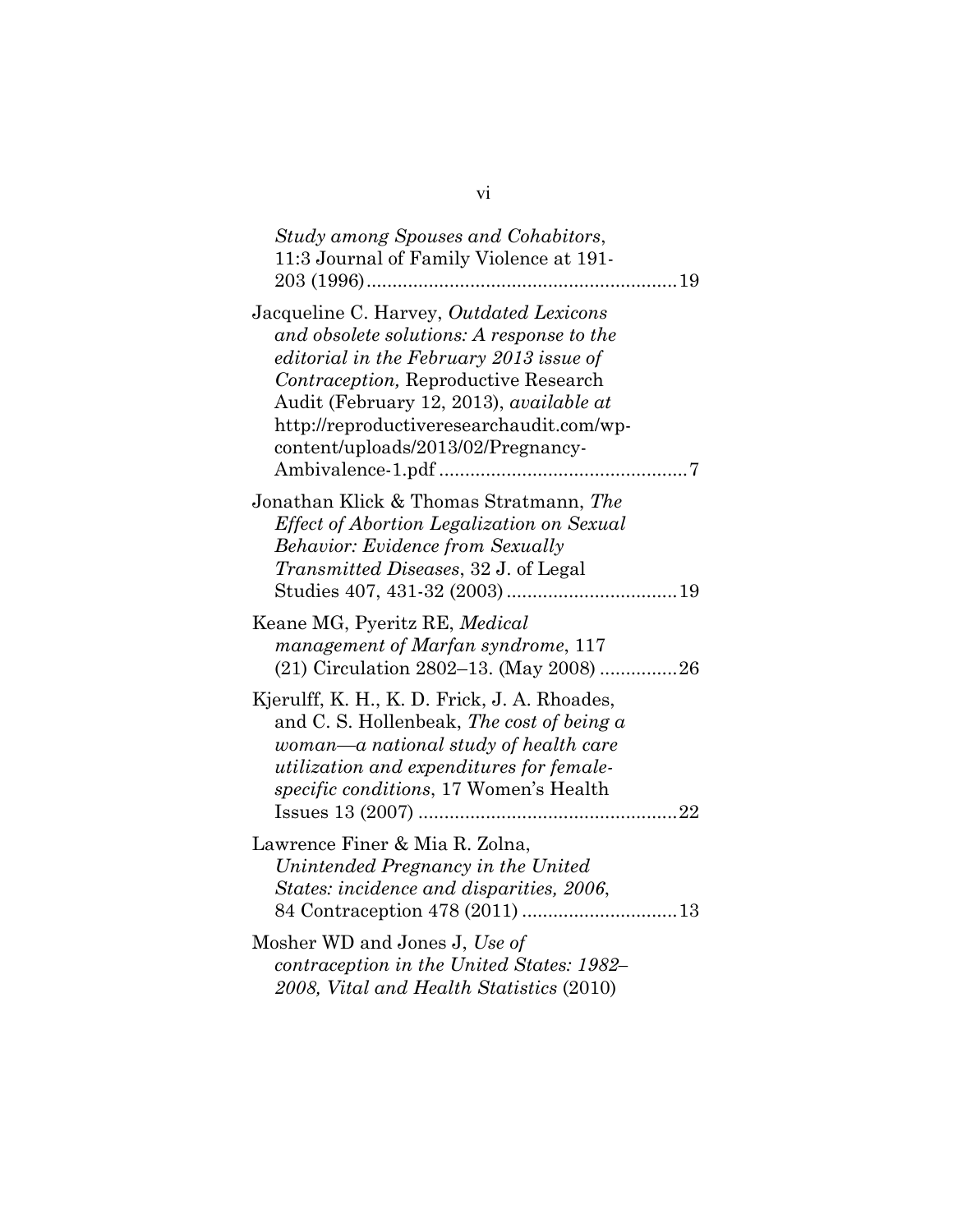| Series 23, No. 29, at 14 and Table E,<br>available at<br>http://www.cdc.gov/NCHS/data/series/sr_                                                                                                                                                                                        |  |
|-----------------------------------------------------------------------------------------------------------------------------------------------------------------------------------------------------------------------------------------------------------------------------------------|--|
| P. Arcidiacono et al., Habit Persistence and<br>Teen Sex: Could Increased Access to<br>Contraception Have Unintended<br>Consequences for Teen Pregnancies?<br>Working Paper, Duke Univ. Dept. of<br>Economics (Oct. 3, 2005), available at<br>http://public.econ.duke.edu/~psarcidi/tee |  |
| Roni Caryn Rabin, Teenagers and the<br>Morning After Pill, The New York Times,<br>Dec 3, 2012, available at<br>http://well.blogs.nytimes.com/2012/12/03/<br>teenagers-and-the-morning-after-                                                                                            |  |
| Santelli, J. S., and A. J. Melnikas. 2010.<br>Teen fertility in transition: Recent and<br>historic trendsin the United States.<br>Annual Review of Public Health 31:371-                                                                                                                |  |
| Timothy Reichert, <i>Bitter Pill</i> , First Things                                                                                                                                                                                                                                     |  |
| Trivedi, A. N., H. Moloo, and V. Mor. 2010.<br>Increased ambulatory care copayments<br>and hospitalizations among the elderly.<br>New England Journal of Medicine                                                                                                                       |  |
| Trussell, J., Vaughn, B. & Stanford, J.<br>1999. Are All Contraceptive Failures                                                                                                                                                                                                         |  |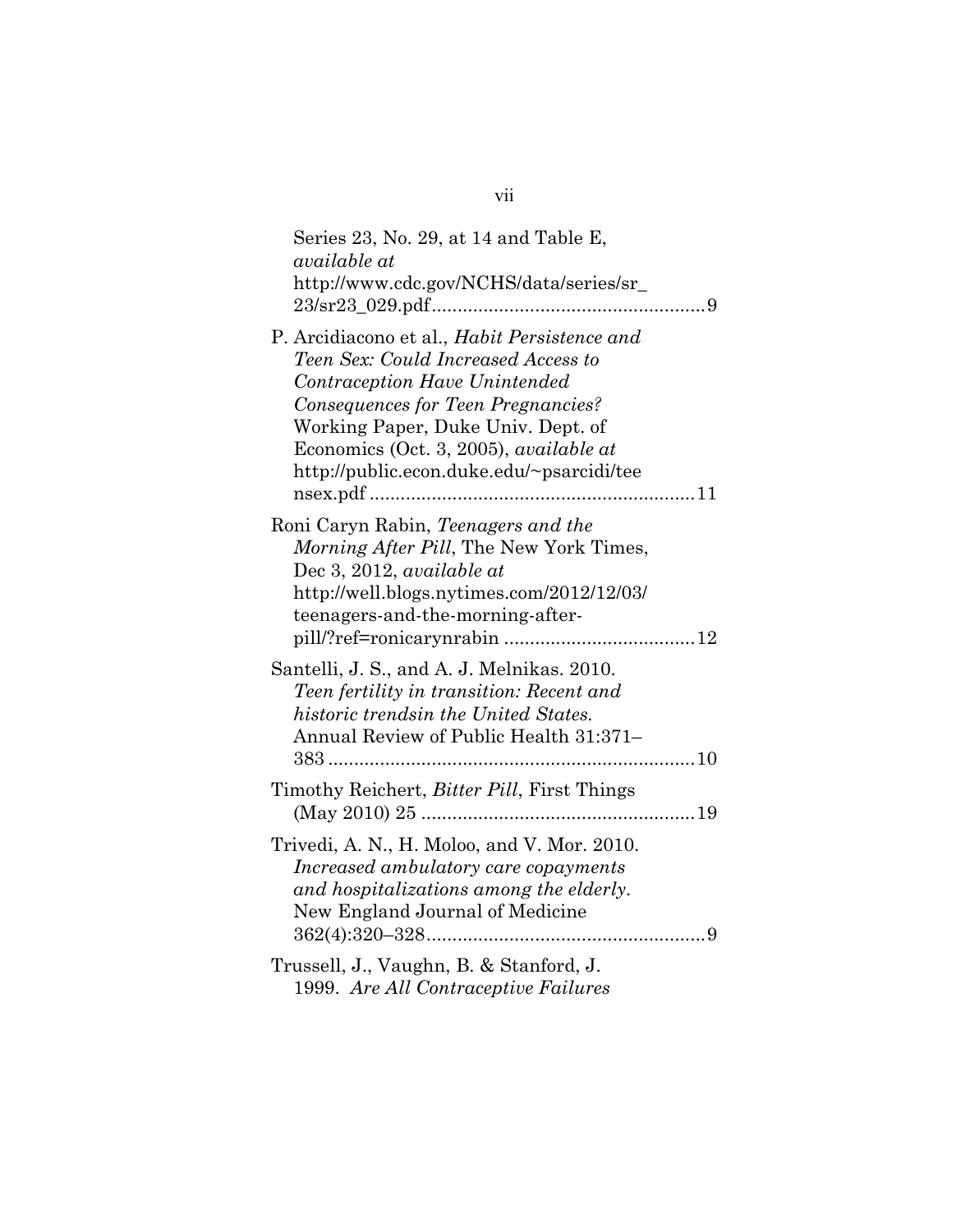*Unintended Pregnancies? Evidence from the 1995 National Survey of Family Growth.* Family Planning Perspectives*,*  31(5).......................................................................7

## viii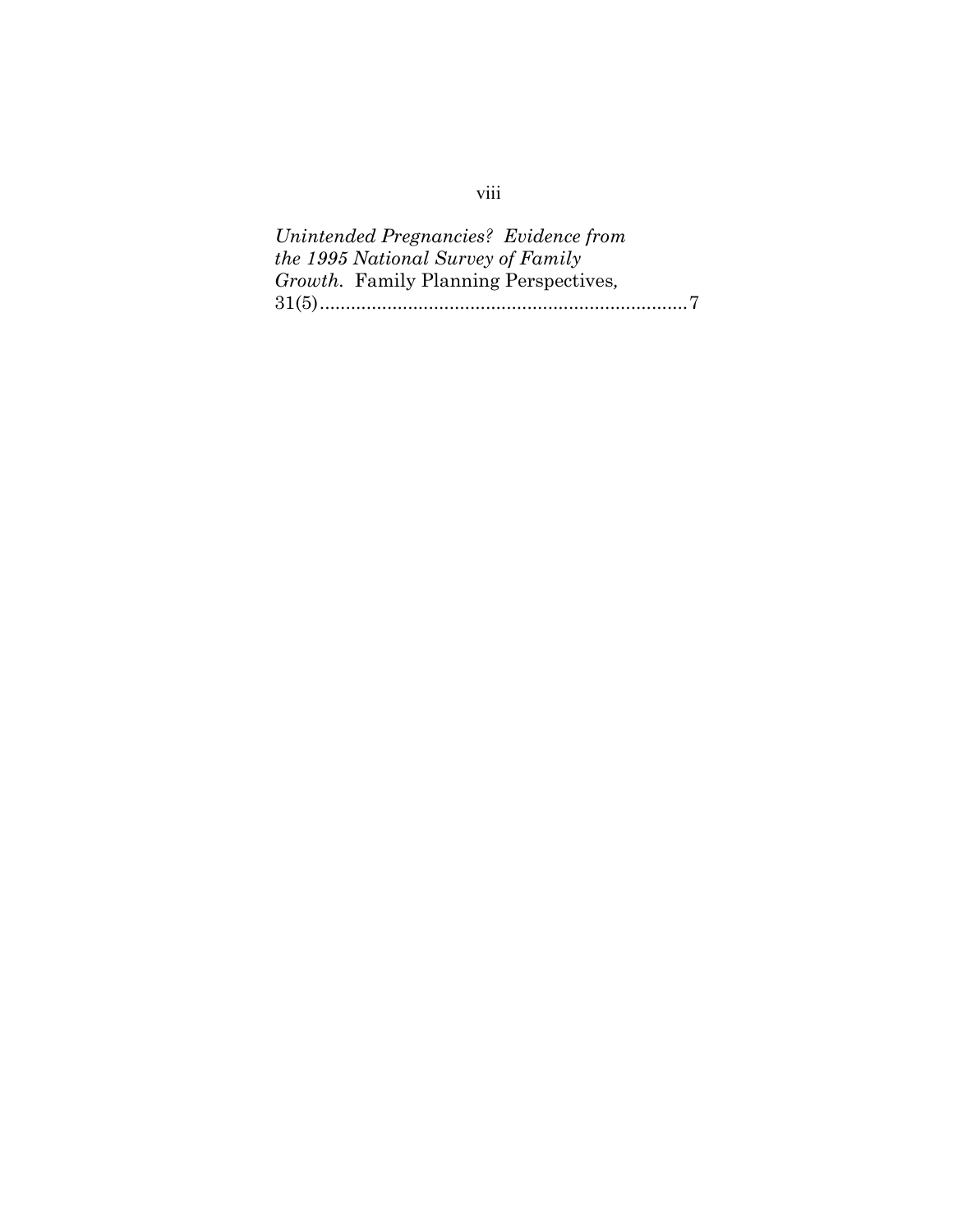#### **INTEREST OF AMICI CURIAE1**

The Beverly LaHaye Institute (BLI) is the think tank and research arm of Concerned Women for America. BLI provides accurate academic and scientific data with sound analysis to inform and substantiate policy positions on contemporary issues from a traditional pro-family, pro-women perspective. Through professional research and writings, BLI stands strong in defense of marriage, women, children, and families. BLI sponsors policy forums, provides legislative testimony, compiles and analyzes social science behavioral data. Additionally, BLI publishes literature reviews, opinion editorials, reports, and monographs in an effort to advance women's well-being through sound public policy.

Janice Shaw Crouse, Ph.D., Executive Director and Senior Fellow at the Beverly LaHaye Institute, is a recognized authority on national and international cultural, children's and women's concerns. She was Woman of the Year for the international World Congress of Families 2012. She has twice served the president as an official delegate to the United Nations (2002 and 2003). Her books, *Children at Risk* (2010) and *Marriage Matters* (2012), were released by Transaction

1

1

<sup>1</sup> The parties have consented to the filing of this brief, and letters of consent have been filed with the Court. No counsel for a party authored this brief in whole or in part. No party or counsel for a party contributed money intended to fund preparing or submitting this brief. No person other than *Amici* or their counsel has contributed money that was intended to fund preparing or submitting this brief.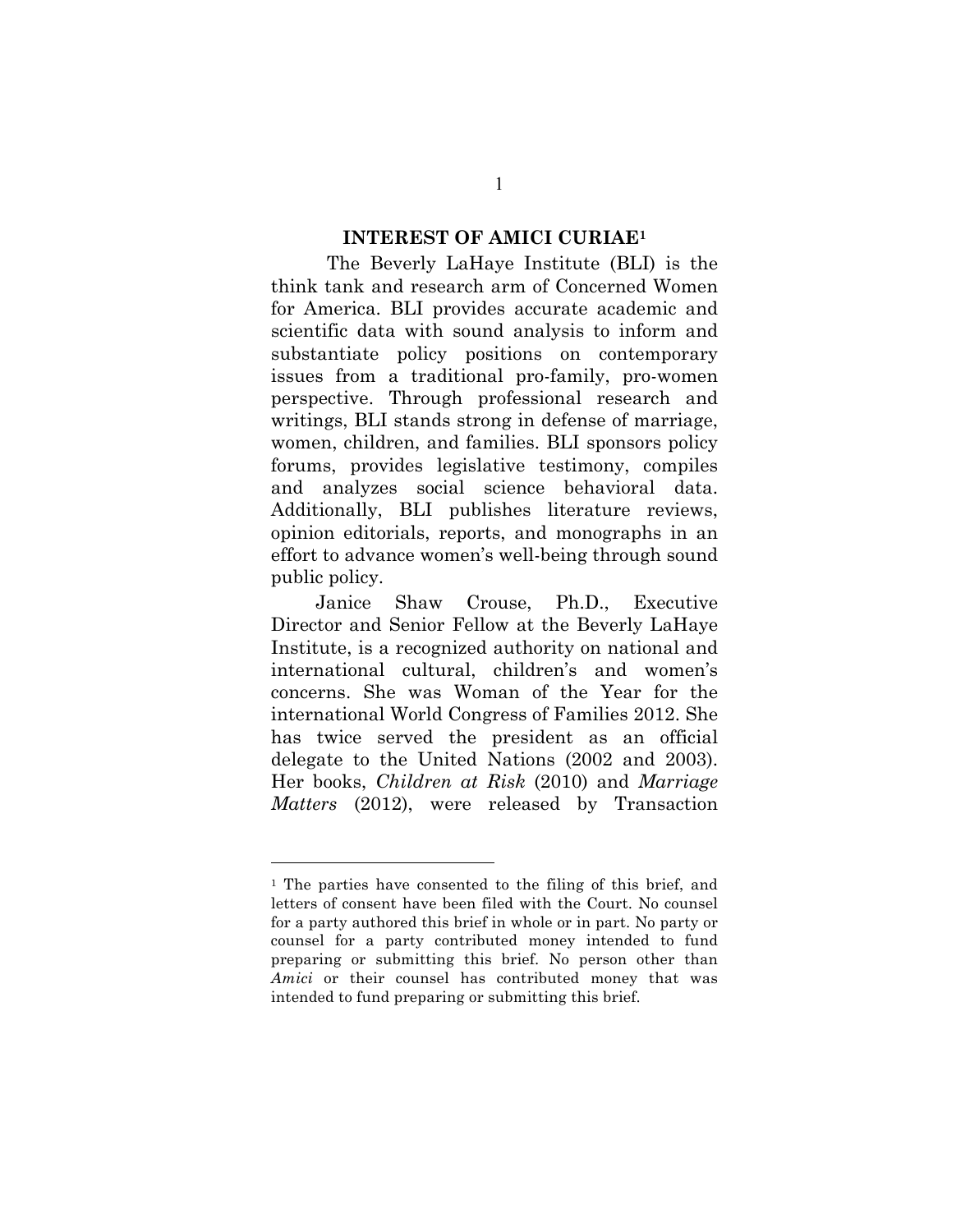Publishers, the publisher of record for international social science research.

In this brief, *Amici* examine the evidence adduced by the Government purporting to show that the HHS preventive services mandate promotes compelling governmental interests. Amici demonstrate that the Government's facile assertion that mandating the provision of free contraceptives2 will reduce the rate of unintended pregnancies or provide other health and societal benefits is based on flawed research and faulty logic.

#### **SUMMARY OF THE ARGUMENT**

Petitioner Conestoga Wood Specialties, Inc. and Respondent Hobby Lobby Stores, Inc. have argued that the HHS preventive services mandate requiring coverage of all FDA-approved contraceptives, including abortifacient drugs and devices ("HHS Mandate")3, cannot meet the test of the Religious Freedom Restoration Act (RFRA), 42 U.S.C. §2000 that a governmental action imposing substantial burden on religious exercise "further[] a compelling governmental interest."

<sup>2</sup> The term "contraceptive" as used in this brief reflects terminology used by the Government in the HHS Mandate. *Amici,* however, affirm the scientific basis of Hobby Lobby and Conestoga Woods Specialties' religious objection to the capacity of some of the so-called "contraceptive" drugs and devices to terminate the life of a human being at the embryonic stage of development.

<sup>3</sup> *Certain Preventive Services under the Affordable Care Act*, finalized at 77 Fed. Reg. 8725 (Feb. 15, 2012.)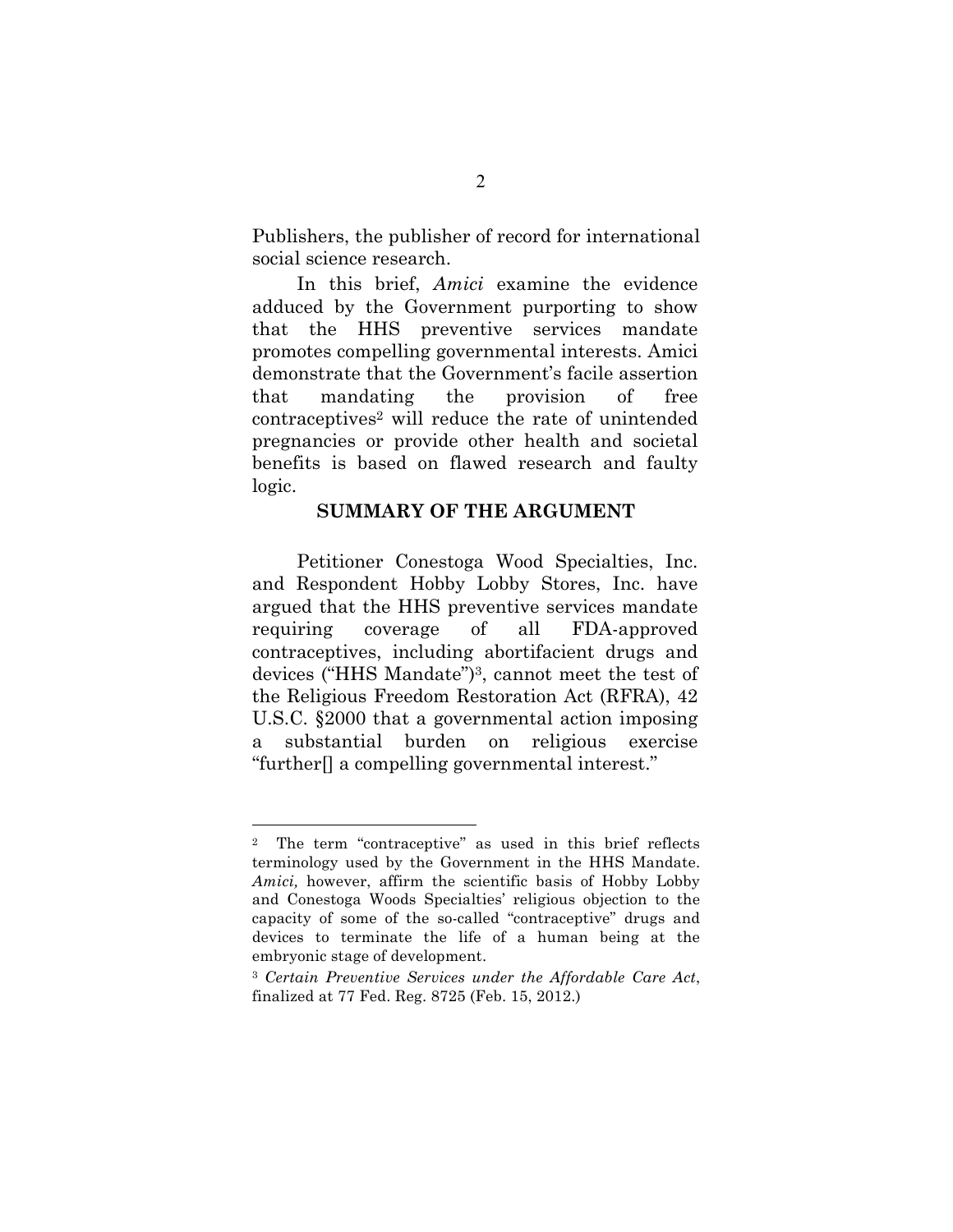A close examination of the Government's evidence and arguments reveals how far short the Government has fallen from meeting its burden of demonstrating that imposition of the HHS Mandate on every health plan, whether group or individual, furthers any compelling governmental interest, particularly the most frequently asserted interests of promoting women's health and gender equity.

*Amici* address the logical gaps and misinformation in the Institute of Medicine Report that formed the basis for the Government's decision to impose the Mandate. *Amici* demonstrate that the purported benefits of the mandated drugs and devices rest entirely on the combined false premises that providing free contraceptives will decrease unintended pregnancies and promote gender equity, and that "unintended" pregnancies threaten women's health.

#### **ARGUMENT**

**I. The Government Cannot Meet its Burden Under RFRA of Demonstrating that the Mandate Furthers its Asserted Interest in Promoting the Health and Well-Being of Women.**

On August 1, 2011, pursuant to the Affordable Care Act, the Government agency known as HRSA (Health Resources and Services Administration) adopted in full the guidelines recommended by a report of the Institute of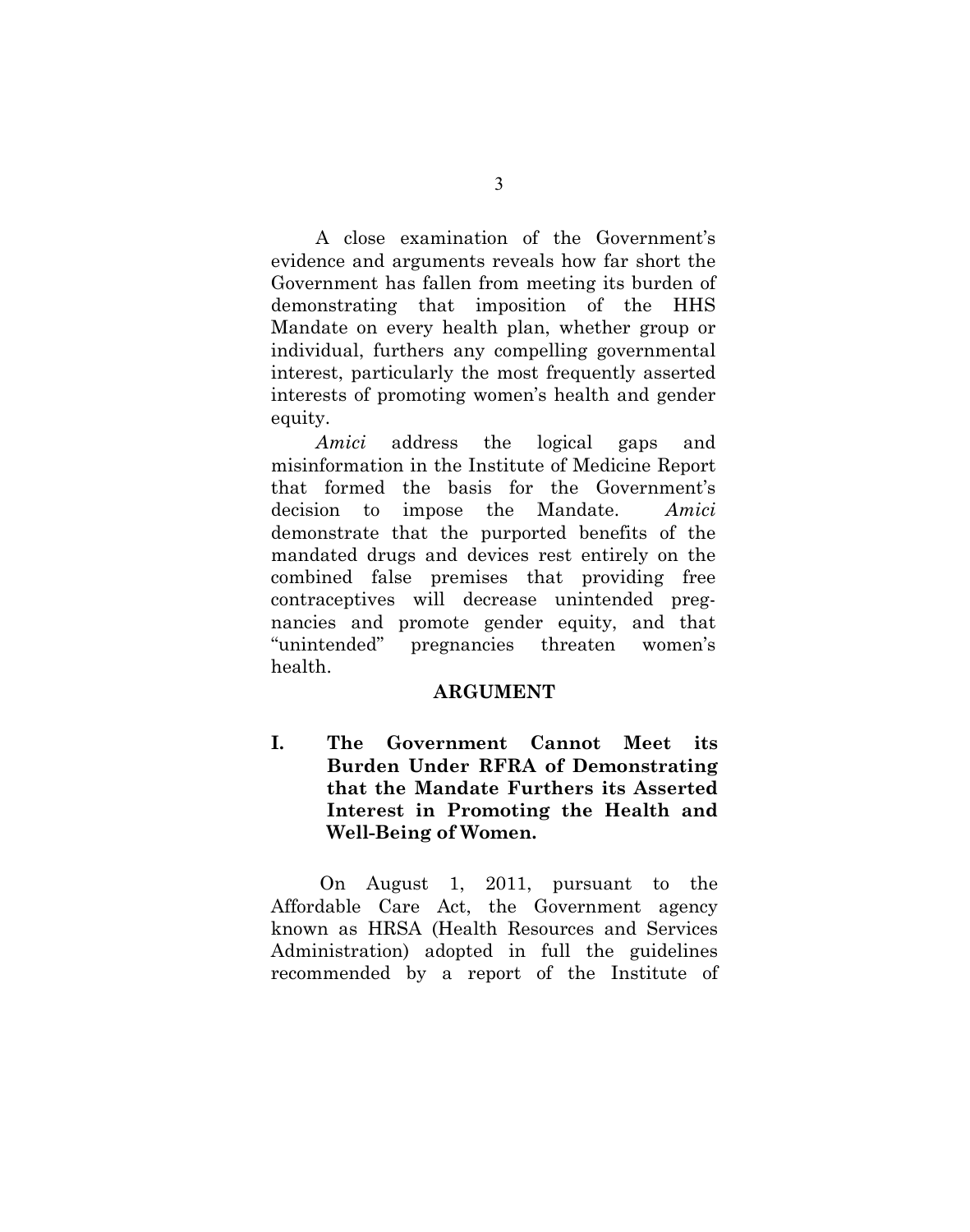Medicine (IOM).4 That 2011 IOM Report recommended that no-cost "preventive services" for women include drugs and devices that Hobby Lobby and Conestoga Wood Specialties object to as gravely immoral under the teachings of their faith.

Where a government action substantially burdens religious exercise, the Government has the burden of demonstrating that the challenged regulation "furthers a compelling governmental interest." 42 U.S.C. § 2000bb-1(b). Under RFRA, "the term 'demonstrates' means meets the burden of going forward with the evidence and of persuasion." 42 U.S.C. §2000bb-2(3). The Government's burden is not met by showing hypothetical or insignificant advances in the service of its interests: "The government does not have a compelling interest in each marginal percentage point by which its goals are advanced." *Brown v. Entm't Merchs. Ass'n.,* 131 S.Ct. 2729, 2749 n.9 (2011).

The Government styles its interest as "advanc[ing] the public health, which is unquestionably a compelling governmental interest." Brief for the Petitioners at 46. However, such an interest is too "broadly formulated" for the purposes of satisfying RFRA (*Gonzales v. O Centro Espirita Beneficiente Uniao do Vegetal*, 546 U.S. 418, 431 (2006)), so the Government attempts to narrow it down to something involving contraceptives, but without providing a succinct formu-

<sup>4</sup> Institute of Medicine, *Clinical Preventive Services For Women: Closing the Gaps* (2011) ("2011 IOM"), *available at* http://books.nap.edu/openbook.php?record\_id=13181 (emphasis added).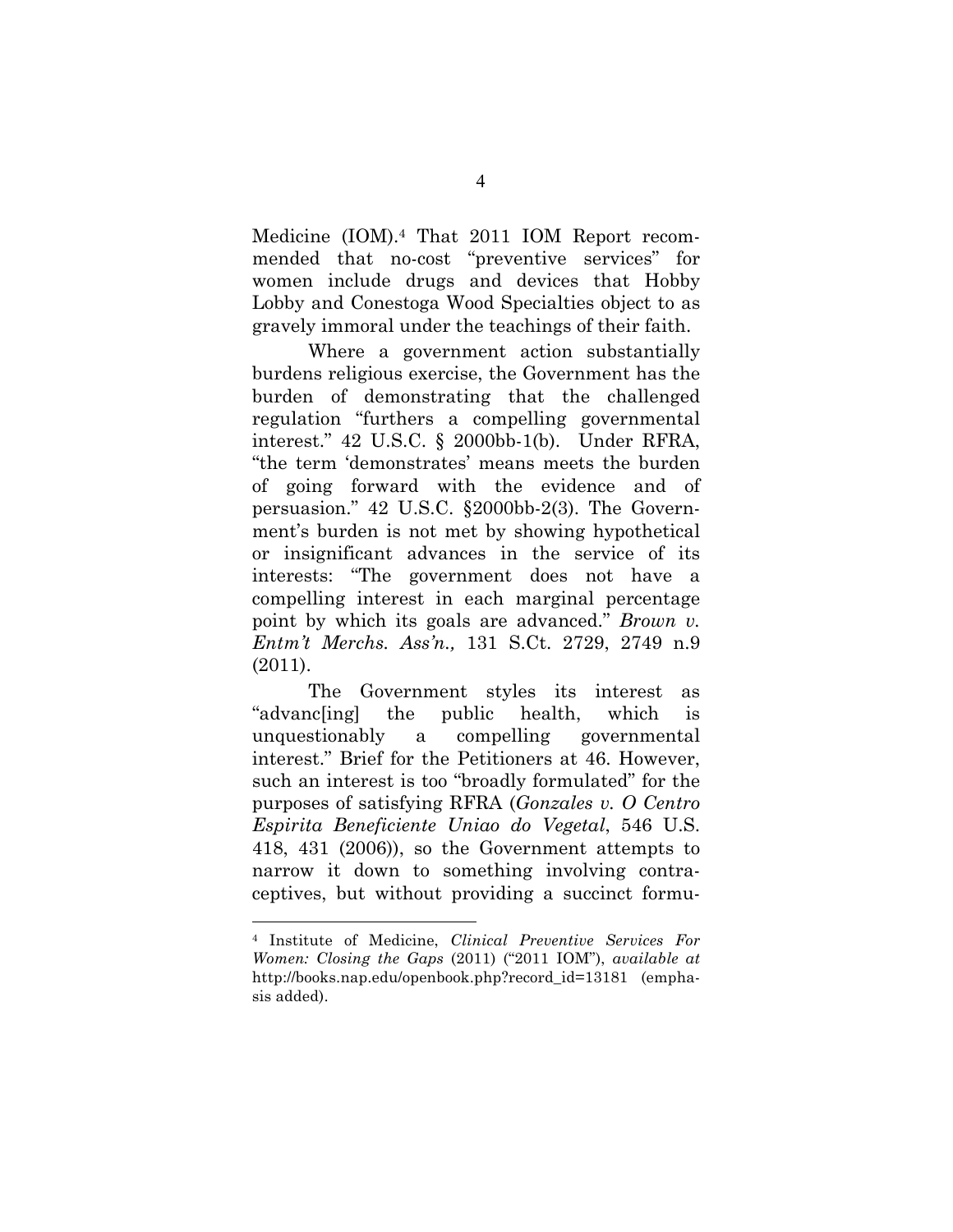lation. Is the Government's interest increasing access to contraceptives? Saving women money on the contraceptives they already buy? Encouraging the use of contraceptives with the goal of reducing unintended pregnancies?

The D.C. Circuit correctly described the Government's formulations of its interests as "sketchy," "highly abstract," "tenuous," "unconvincing," and "nebulous[]." *Gilardi v. U.S. Dep't of Health & Human Servs*., 733 F.3d 1208, 1220, 1221 (D.C. Cir 2013) Even giving the Government the benefit of the doubt as to the negative health consequences for women of unintended pregnancies, "the health concerns underpinning the mandate can be variously described as legitimate, substantial, perhaps even important, but it does not rank as *compelling*, . . ." Id. at 1221 (original emphasis).

For purposes of this brief, Amici will assume that the Government's interests are 1) promoting women's health through reducing unintended pregnancies, and 2) promoting gender equity through equalization of health care costs. Like the D.C. Circuit, Amici will assume, contrary to fact, that these interests are compelling. Nonetheless, the Government's evidence that the Mandate will further these "compelling" interests falls far short of meeting its burden under RFRA.

> **A. The IOM Report Does Not Support the Government's Assertion that Increased Use of Contraceptives Will Promote Women's Health.**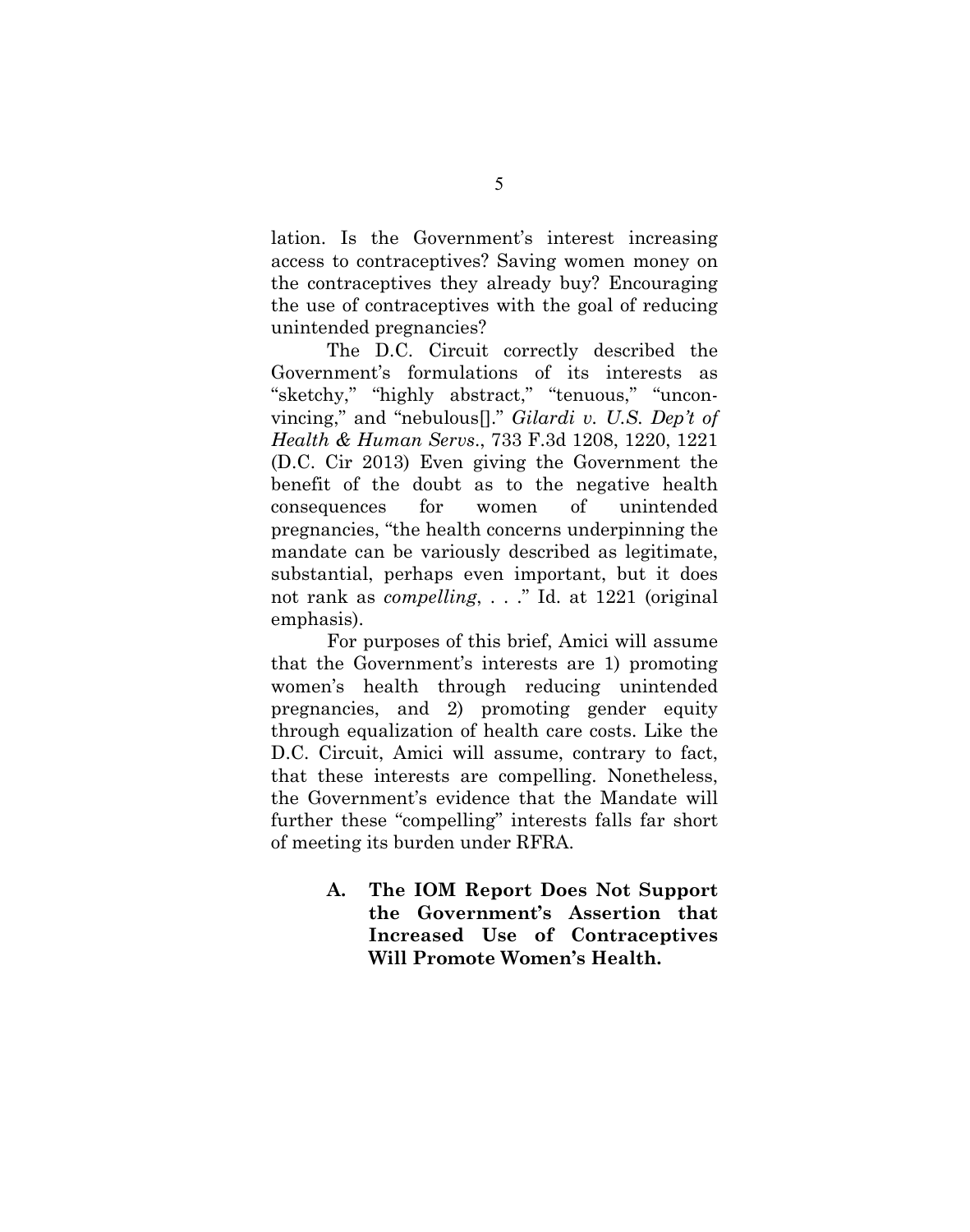Relying entirely on the 2011 IOM Report, the Government asserts that by increasing access to contraceptives, the Mandate will promote public health by decreasing unintended pregnancies.<sup>5</sup>

At the risk of stating the obvious, getting pregnant is not like catching a contagious disease. Myriad factors  $-$  e.g., religion, age, marital status, social situation, medical condition, cultural background, economic circumstances– will play a part in when and whether a woman engages in sexual activity and whether, doing so, she is seeking to get pregnant, is trying to avoid pregnancy, is ambivalent about getting pregnant, or does not consider whether she will get pregnant. Thus, the Government's "vaccination model" of decreasing unintended pregnancies (i.e., assuming increased availability of contraception will decrease incidence of the "disease" of unintended pregnancy) grossly oversimplifies the issues involved.

Indeed, right from the outset, the Government's case is based on a false premise, i.e., that there is a clear distinction between intended and unintended pregnancies. In fact, "[r]esearchers have long abandoned the false dichotomy of intended versus unintended pregnancy." Some women welcome "unintended" pregnancies, and some "intended" pregnancies end in abortion due to

<sup>5</sup> The Government also asserts that increased contraceptive use will promote what it contends is "healthy" birth spacing. Assuming that the Government does not intend to employ coercive measures to achieve "healthy" birth spacing, this goal can be subsumed under the more general goal of reducing unintended pregnancies.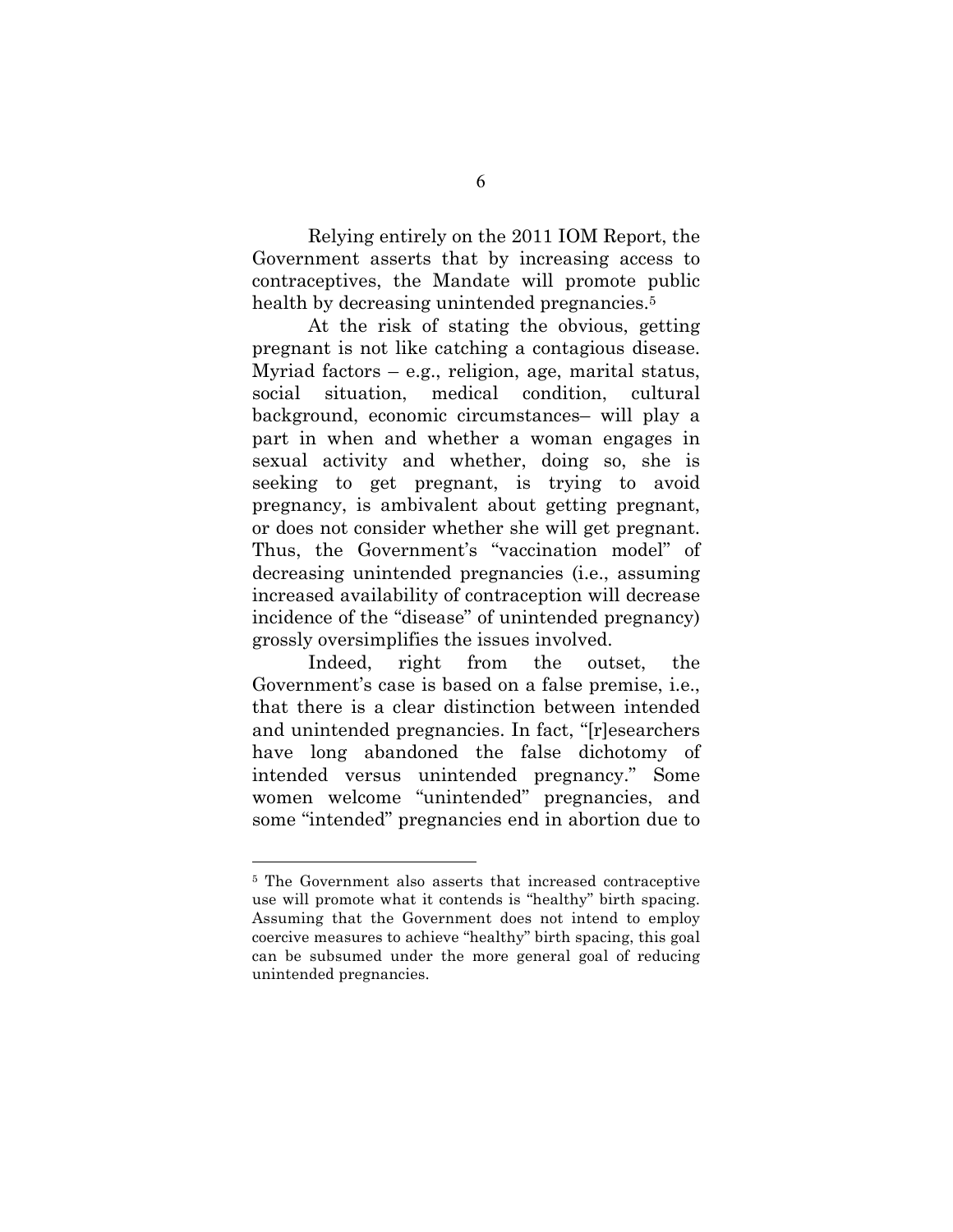complications or a change in a woman's social situation.<sup>6</sup>

Even assuming arguendo that there is a clear-cut, measurable category of pregnancies that are "unintended," the Government has failed to demonstrate that 1) lowering the costs of contraceptives (to zero) for those covered by insurance will lead to any appreciable increased usage among those currently at risk of unintended pregnancy within that population and to a decrease in unintended pregnancies within that population, and 2) unintended pregnancies have negative health consequences for women. Rather, the Government's argument is based on a chain of presumed causes and effects, and the evidence supporting each link is attenuated, ambiguous, disputed, or non-existent. Indeed, "[n]early all of the research is based on correlation, not evidence of causation, and most of the studies suffer from significant, admitted flaws in methodology." *Brown, supra,* 131 S.Ct. at 2739 (quotation marks omitted).

<sup>6</sup> Harvey, Jacqueline C., *Outdated Lexicons and obsolete solutions: A response to the editorial in the February 2013 issue of Contraception,* Reproductive Research Audit (February 12, 2013), *available at* http://reproductive researchaudit.com/wpcontent/uploads/2013/02/Pregnancy-Am bivalence-1.pdf. *See also* Trussell, J., Vaughn, B. & Stanford, J., *Are All Contraceptive Failures Unintended Pregnancies? Evidence from the 1995 National Survey of Family Growth,* Family Planning Perspectives*,* 31(5) (1999).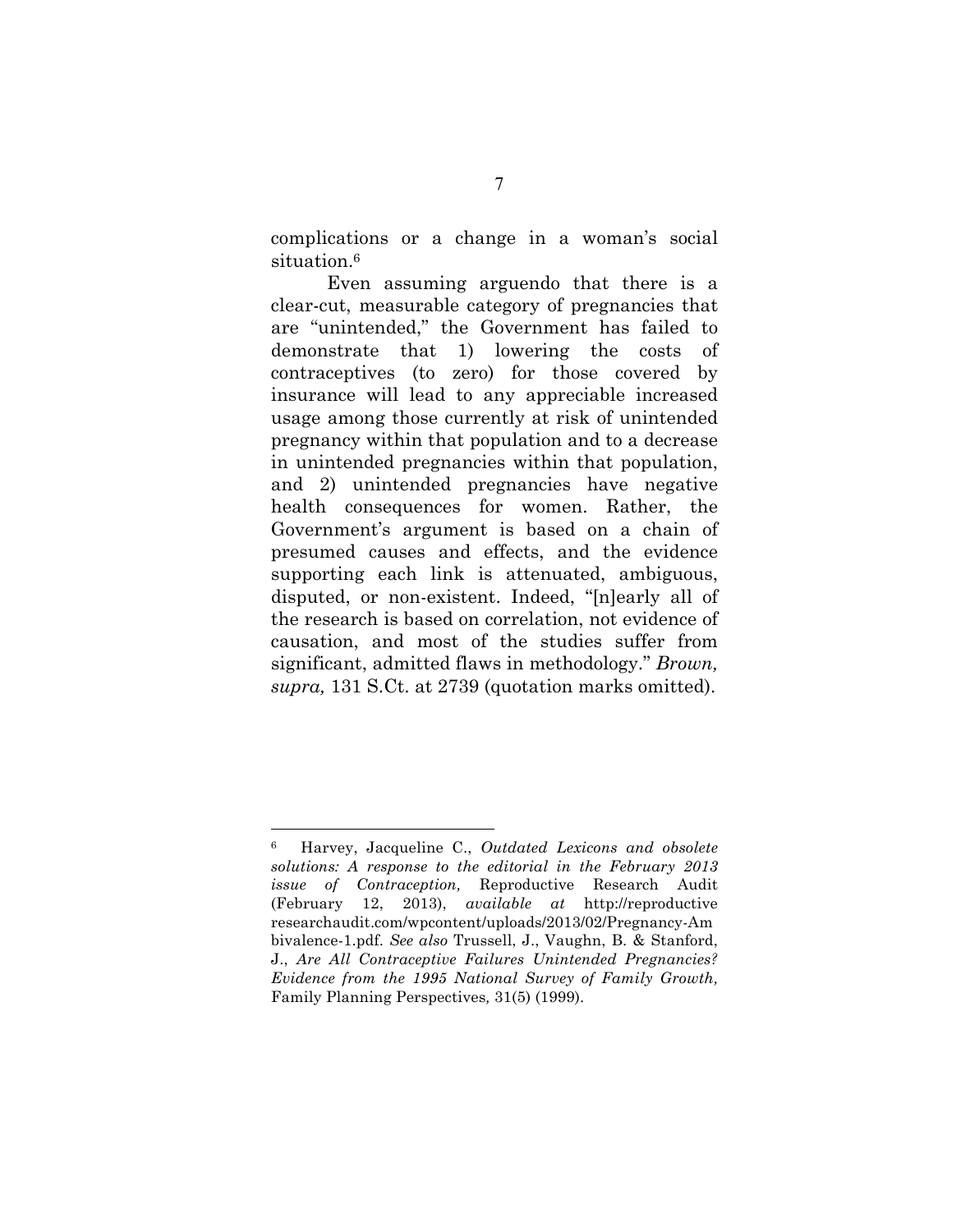**1. The Government has failed to show that the Mandate will lead to increased usage among those at risk of unintended pregnancy or to a decrease in unintended pregnancies among those covered by the Mandate.**

The Government hypothesizes that women are deterred from obtaining contraceptives because of their cost, and that therefore the Mandate will increase utilization of contraceptives. However, its evidence is based on supposition, dubious analogies, and assumed but unproven correlations.

The IOM Report cites a Kaiser Family Foundation report as evidence that women are more likely than men to report cost-related barriers to receiving medical care. The study in question asked men and women whether they *or a family member* had delayed or foregone certain health care in the past year because of the cost.7 Thus, the fact that more women than men, by a factor of a few percentage points, reported they *or a family member* had done so says little about which gender is actually foregoing medical care because of the cost.

The IOM also cites studies showing that the costs of cancer screening, dental services, mammograms and pap smears may deter women

<sup>7</sup> Focus on Health Reform. *Impact of health reform on women's access to coverage and care*. Washington, DC: Henry J. Kaiser Family Foundation (2010), *available at*  http://www.kff.org/womenshealth/ upload/7987.pdf.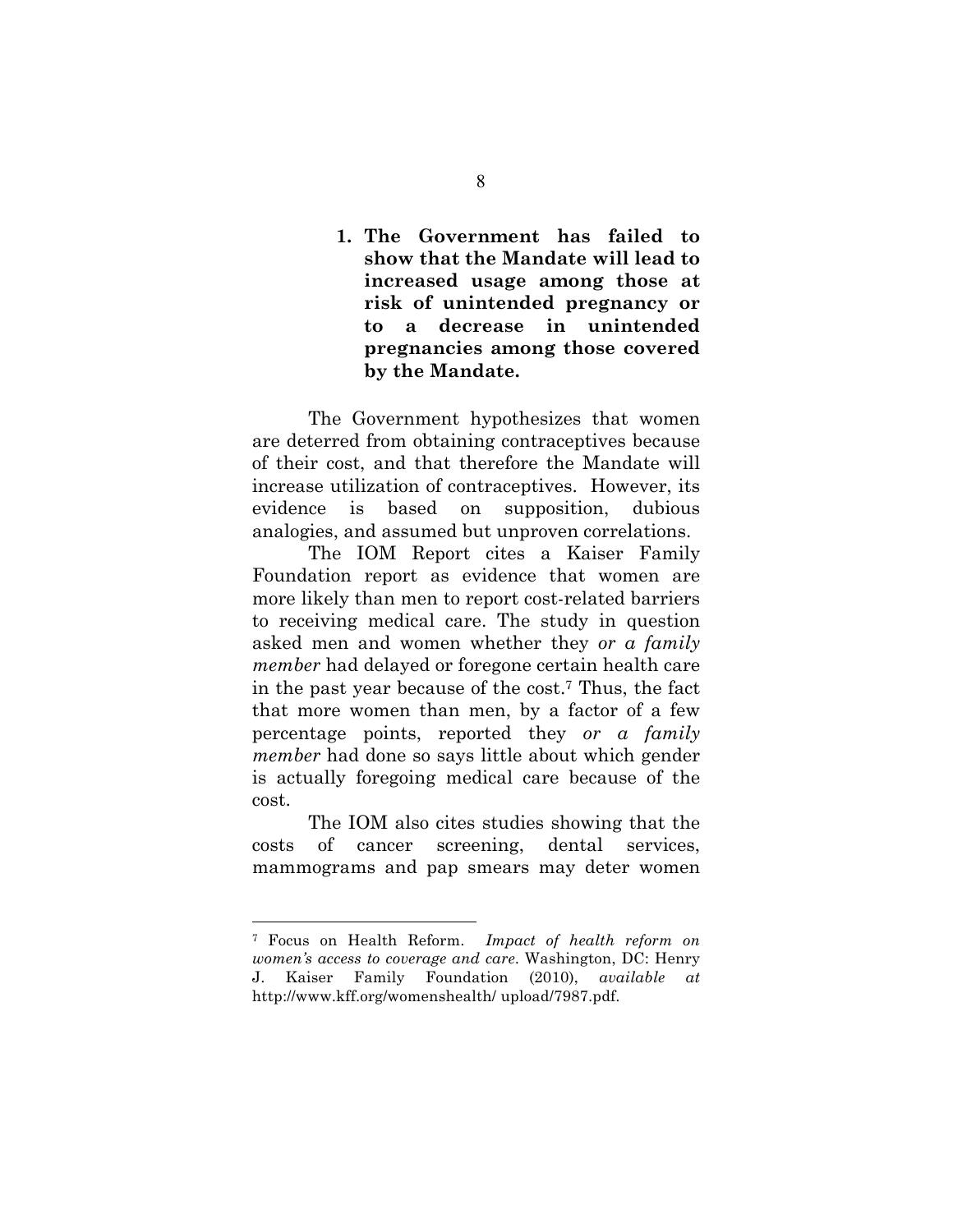from receiving those services.8 Yet, even if these studies in fact supported the IOM's statement,<sup>9</sup> none of them makes the necessary connection between women deferring or foregoing this type of care (i.e., screening tests) and women failing to buy contraceptives because of the cost. It is far from a logical corollary that a woman who delays getting her annual pap smear because of the cost will also decide to stop using contraceptives because of the cost.

Regarding contraceptives in particular, the IOM's own sources show that 89% of women avoiding pregnancy are already practicing contraception,10 and that among the other 11%, lack of access is not a statistically significant reason why they do not contracept.<sup>11</sup>

The IOM's citation to a study by Santelli and Melnikas in support of its argument that increased use of contraceptives will lead to declines in the rate of unintended pregnancy is typical of its

<sup>8</sup> 2011 IOM at 19.

<sup>9</sup> One of the two studies cited for the proposition that women forego mammograms and pap smears because of the cost (2011 IOM at 19) has nothing to do with that topic. Trivedi, A. N., H. Moloo, and V. Mor. 2010. *Increased ambulatory care copayments and hospitalizations among the elderly*. New England Journal of Medicine 362(4):320–328.

<sup>10</sup> The Guttmacher Institute, *Facts on Contraceptive Use in the United States* (June 2010), *available at* http://www.gutt macher.org/pubs/fb\_contr\_use.html (last visited September 20, 2012).

<sup>11</sup> Mosher WD and Jones J, *Use of contraception in the United States: 1982–2008, Vital and Health Statistics* (2010) Series 23, No. 29, at 14 and Table E, *available at* http://www.cdc. gov/NCHS/data/series/ sr\_23/sr23\_029.pdf.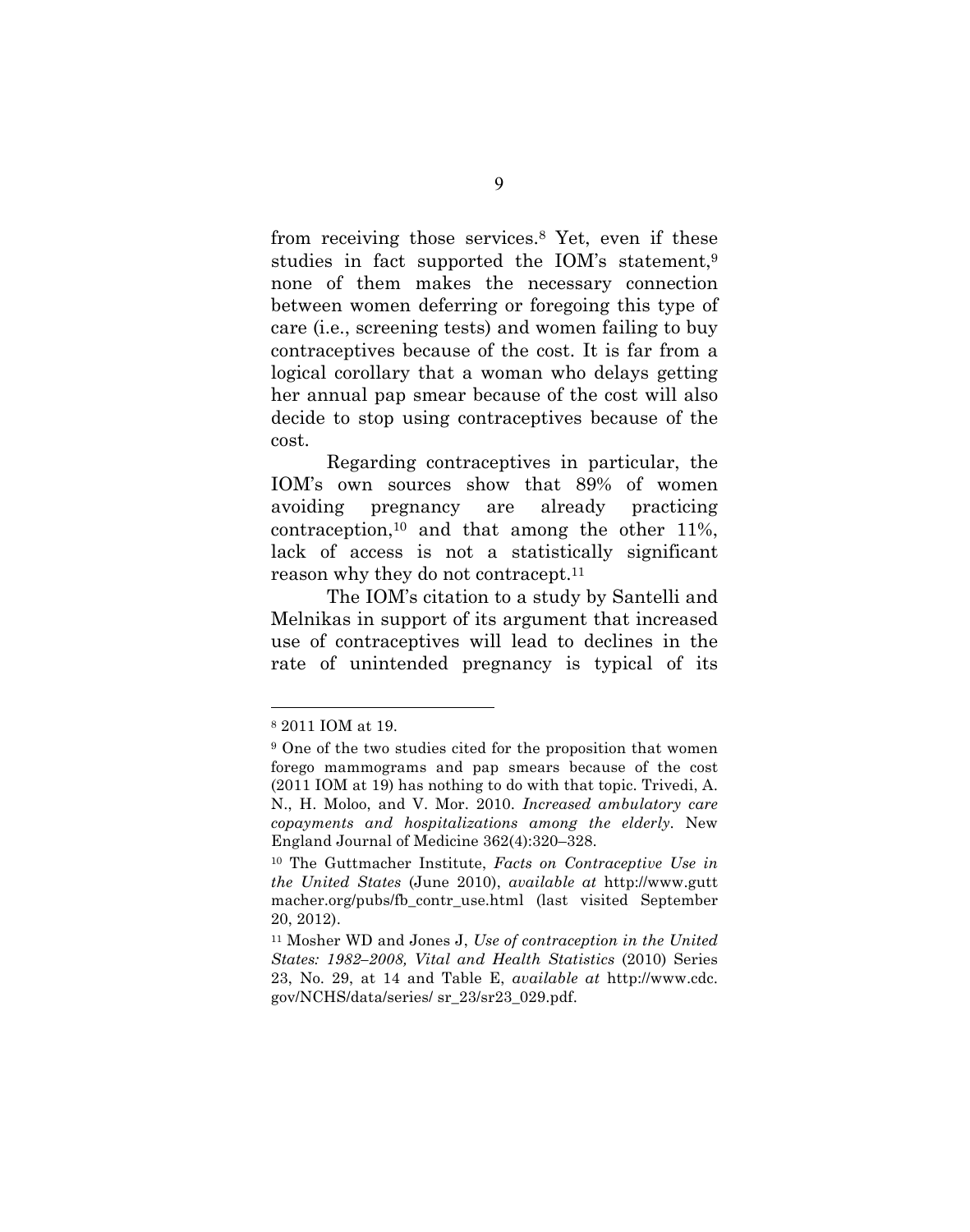approach to this topic.<sup>12</sup> The Santelli study examined, *inter alia*, whether increased **use** of contraception by **teens** was associated with decreased pregnancies. Thus, the study is based on increased usage, a factor that the IOM failed to establish will result from the Mandate, because it failed to prove that cost was a deterrent factor to contraceptive use. Second, the study was limited to teens, a subgroup far narrower than and differing in significant ways from the group affected by the Mandate.<sup>13</sup>

Indeed, this failure to consider the particular demographic involved is a common flaw in the studies cited by the IOM and other defenders of the Mandate. Being limited to, e.g., teens or poor women, these studies lack probative value on the effect of the Mandate on the demographic at issue: employed women, the wives of employed men, and the female dependents of employed parents.

Undeterred, the IOM Report concludes, "The elimination of cost-sharing for contraception therefore could greatly increase its use, including use of the more effective and long-acting methods, especially among poor and low-income women most

<sup>12</sup> Santelli, J. S., and A. J. Melnikas. 2010. *Teen fertility in transition: Recent and historic trends in the United States*. Annual Review of Public Health 31:371–383.

<sup>13</sup> Having found that many other factors contributed to the observed decline in the teen pregnancy rate over the applicable time period, the authors specifically disclaimed the intent to "resolve this debate" over the causes of teen pregnancy. *Id*. at 379-380. Even less so, then, should their study be used as a prescription for "resolving" the debate over whether increased access to contraception will reduce unplanned pregnancies among other demographic groups.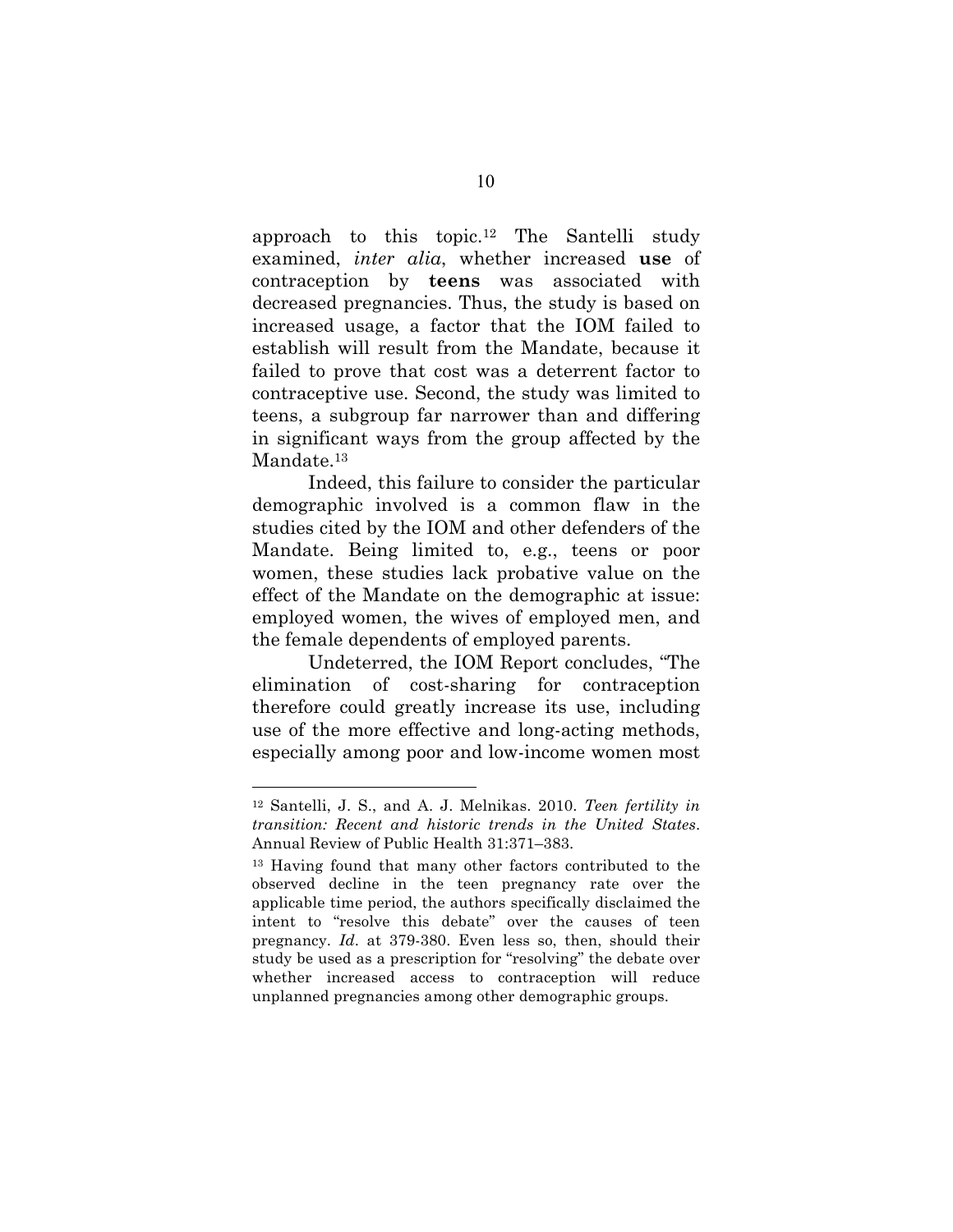at risk for unintended pregnancy."14 The final logical lapse in the IOM's treatment of this topic is that poor and low-income women are already eligible to receive no-cost contraceptives under myriad state and federal programs.15 Yet, as the Report itself notes, they have significantly higher rates of unintended pregnancy than that part of the female population not guaranteed free contraceptives.

The IOM Report, and similarly the Government, seems oblivious to the lessons learned over the five decades since the advent of hormonal contraceptives, namely, that while for the individual, **a** contraceptive drug or device may prevent **a** pregnancy, this result cannot be extrapolated to a societal scale. Increasing access to contraceptives affects not only those who were already at risk for unintended pregnancy. Rather, it changes behaviors and expectations across society.

For example, Duke University Professor Peter Arcidiacono found that data from the 1997 National Longitudinal survey of Youth suggested that while access to contraception decreases teen pregnancy in the short run, it increases teen pregnancy in the long run by encouraging sexual activity.16 Multiple studies have analyzed the

1

<sup>14</sup> 2011 IOM at 109.

<sup>15</sup> 2011 IOM at 108.

<sup>16</sup> P. Arcidiacono et al., *Habit Persistence and Teen Sex: Could Increased Access to Contraception Have Unintended Consequences for Teen Pregnancies?* Working Paper, Duke Univ. Dept. of Economics (Oct. 3, 2005), *available at* http://public.econ.duke.edu/~psarcidi/ teensex.pdf.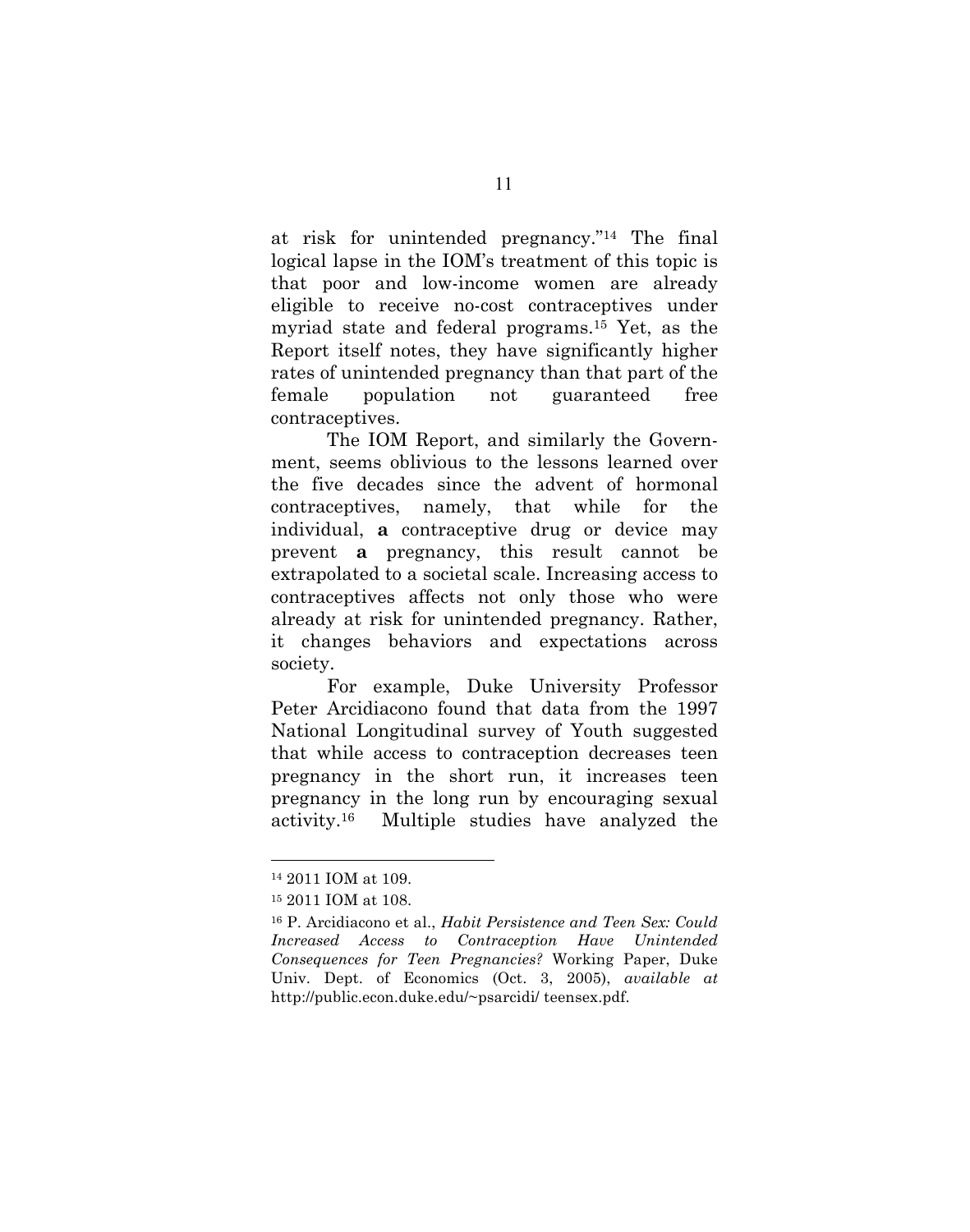effect of access to emergency contraception (EC) on pregnancy and abortion rates. Not only have ECs failed to lower teen pregnancy rates according to every relevant study in myriad countries, but they are disturbingly and regularly associated with increases in teen pregnancy and abortion rates.17 In two studies conducted in 2000 and 2005, teens admitted to researchers that they "had been more careless about birth control and more likely to have had unprotected sex."18

Emergency contraceptives appear similarly ineffective at reducing unintended pregnancies for the general population. A meta-analysis of 23 studies evaluating the effectiveness of Plan B concluded that "*no study* has shown that increased access to [Plan B] reduces unintended pregnancy or abortion rates on a population level."19

A Guttmacher Institute report on unintended pregnancy between 2001 and 2006, concluded that changes in contraceptive method and

<sup>17</sup> J. Duenas, et al., *Trends in the Use of Contraceptive Methods and Voluntary Interruption of Pregnancy in the Spanish Population during 1997-2007*, 83 Contraception 82 (2011) (over ten year period, 63% increase in contraceptive use accompanied by a 108% increase in the abortion rate); D. Paton, *The Economics of Family Planning and Underage Conceptions*, 21 J. of Health Economics, 207 (2002).

<sup>18</sup> Roni Caryn Rabin, *Teenagers and the Morning After Pill*, The New York Times, Dec 3, 2012, *available at* http://well.blogs.nytimes.com /2012/12/03/teenagers-and-themorning-after-pill/?ref=ronicarynrabin.

<sup>19</sup> Elizabeth G. Raymond, James Trussel & Chelsea B. Polis, *Population Effect of Increased Access to Emergency Contraceptive Pills: A Systematic Review*, 109 Obstetrics & Gynecology 181 (2007).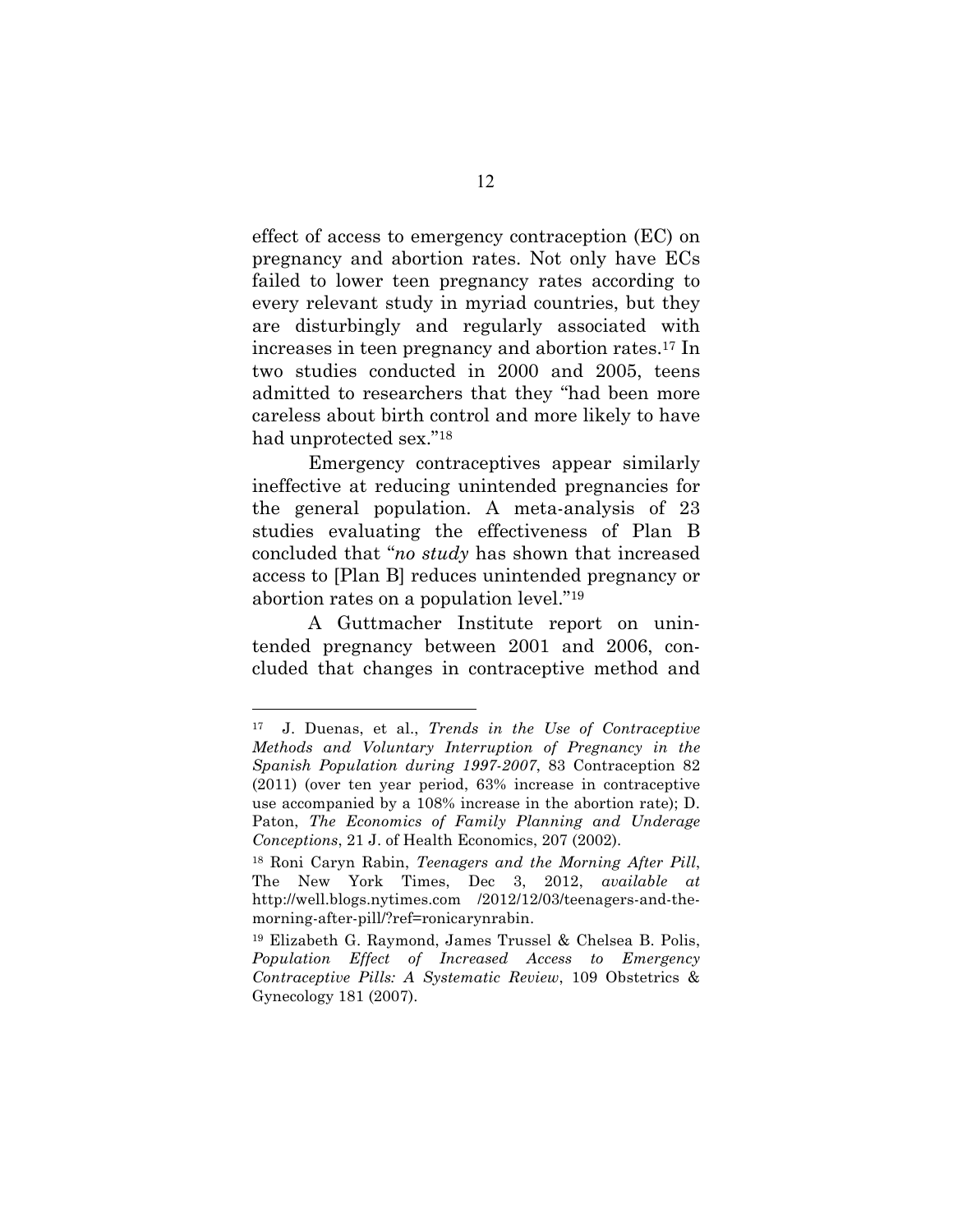use did not decrease the overall proportion of pregnancies that were unintended, despite CDC data showing that more women in the years between 2002 and 2008 were accessing methods of contraception deemed "more effective" by the IOM, the CDC and Guttmacher.20

Considering a broader perspective, in 1972 an estimated 35.4% of pregnancies in the United States were unintended.21 Medicaid has, since 1972, required coverage for contraceptives in all state programs and has exempted the drugs from cost-sharing requirements. Over half the states now also operate Medicaid-funded contraceptive programs for low-income women who exceed Medicaid's income guidelines. Following suit, most private employers now include contraceptive coverage in their plans, and 28 states require private employers to cover contraceptives.22

The 2011 IOM Report places the current rate of unintended pregnancy at 49%.23 This 40% increase since 1972 has occurred despite – or possibly because of – multiple programs and policies operating on the same premise as the HHS Mandate does, namely, that lowering or erasing the

1

<sup>20</sup> Lawrence Finer & Mia R. Zolna, *Unintended Pregnancy in the United States: incidence and disparities, 2006*, 84 Contraception 478 (2011).

<sup>21</sup> Christopher Tietze, *Unintended Pregnancies in the United States, 1970-1972*, 11 Fam. Planning Perspectives 186 (1979).

<sup>22</sup> 2011 IOM at 108.

<sup>23</sup> 2011 IOM at 102.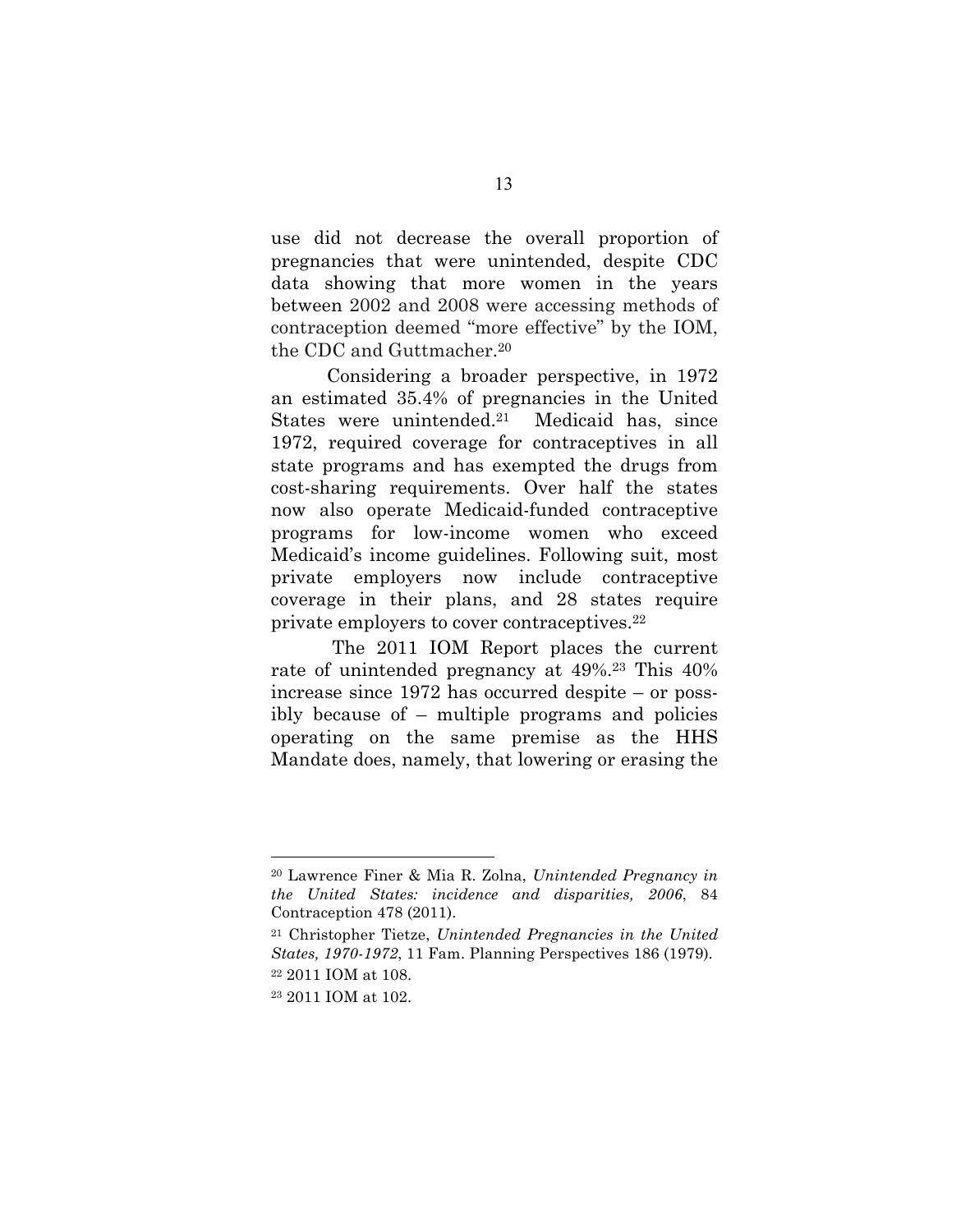cost of contraceptives will decrease unintended pregnancies.24

The Government has signally failed to show that the Mandate, by forcing all health plans to provide contraceptives at no cost, will further the asserted governmental interest in promoting women's health through decreasing unintended pregnancies.

### **2. The Government has failed to show that unintended pregnancies have negative health consequences for women.**

The IOM admits that for many negative outcomes from unintended pregnancy, "research is limited."25 The IOM cites its 1995 report, which similarly emphasizes the fundamental difficulty in defining which pregnancies are "unintended," and in distinguishing between association and causation in assessing the risks of unintended

25 2011 IOM at 103.

<sup>24</sup> The IOM also states that 42% of these unintended pregnancies end in abortion, i.e., 21% of all pregnancies. 2011 IOM at 102. Assuming that accidental loss of pregnancy is evenly distributed among intended and unintended pregnancies, the IOM's statistics mean that the 28% of pregnancies that are unintended and carried to term make up about 35% of all births in the U.S. (28% [percent of all pregnancies that are unintended and carried to term] divided by 78% [percent of all pregnancies carried to term]). Thus, the Government's goal of reducing the numbers of unintended pregnancies, presumably to zero, without any concomitant effort to increase the number of intended pregnancies and births, would plunge the United States into a steep demographic decline.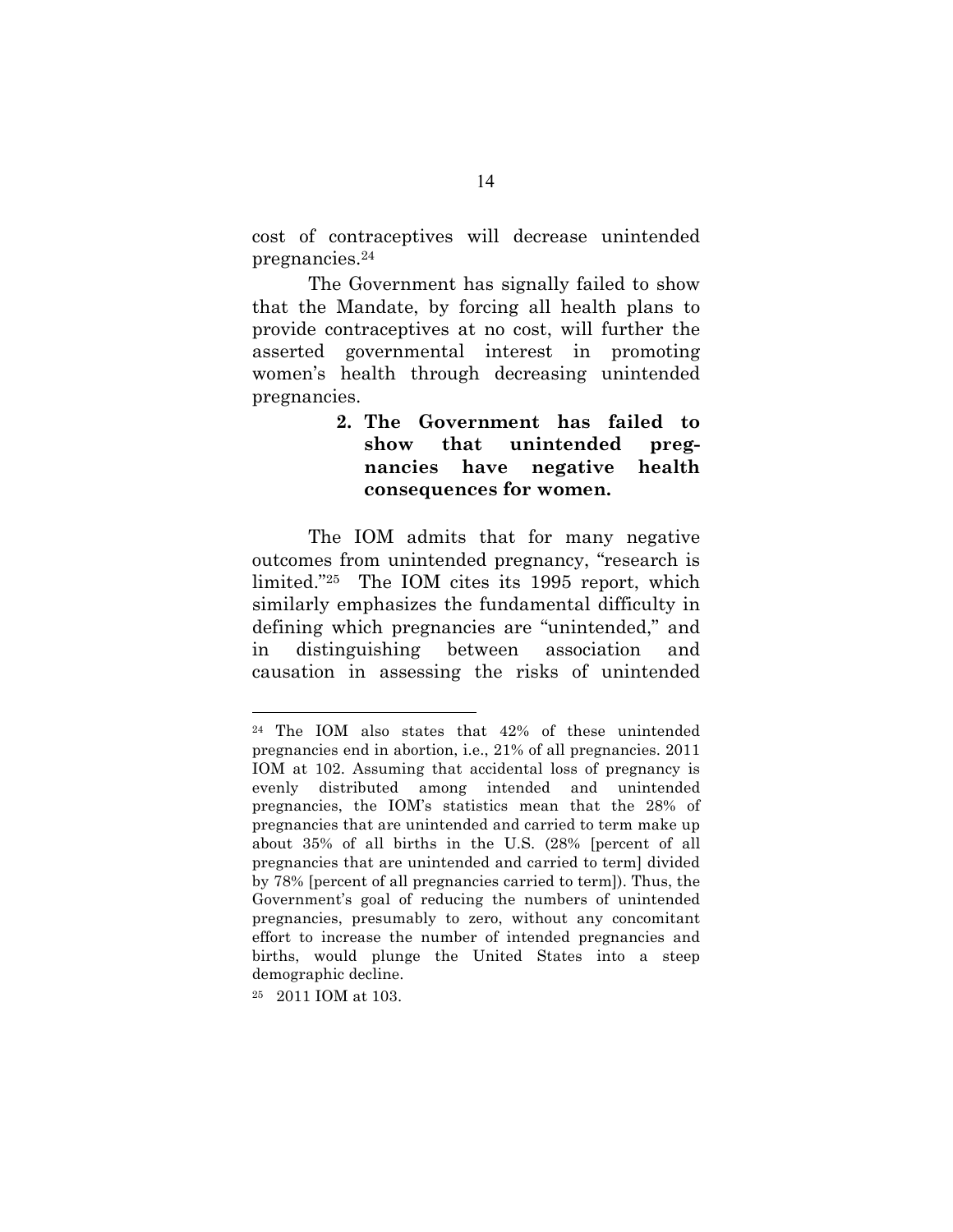pregnancies.26

The 1995 IOM Report concedes that no causal link has been established for most of its alleged factors. This makes sense, since a pregnancy's status as intended or unintended cannot itself physiologically change the pregnancy's health effect. Thus, a delay in seeking prenatal care for an unintended pregnancy may be "no longer statistically significant" for women who are not already disposed to delay or who have a "support network,"27 – as do Hobby Lobby and Conestoga Wood Specialties' insured employees, as well as the employees' spouses and dependents.

The IOM Report cites to other behavioral risk factors linked with unintended pregnancy, including smoking, drinking, depression, and domestic violence.28 However, it is impossible to say, and the IOM Report does not attempt to prove, that unintended pregnancy leads to these negative behaviors and unhealthy situations. Rather, the linkage between them and unintended pregnancy is in many cases likely to be one of association, not causation.

For example, on the topic of depression, the IOM Report cites a 2008 meta-analysis, but fails to reveal that the study's authors concluded there that, due to the "paucity of studies investigating the impact of unintended pregnancy on psychosocial health and well being, and their

<sup>26</sup> Institute of Medicine, *The Best Intentions* (1995) ("1995 IOM"), *available at* http://books.nap.edu/openbook.php? Record id=4903&page=64 (last visited September 20, 2012).

<sup>27</sup> *Id*. at 68.

<sup>28 2011</sup> IOM at 103.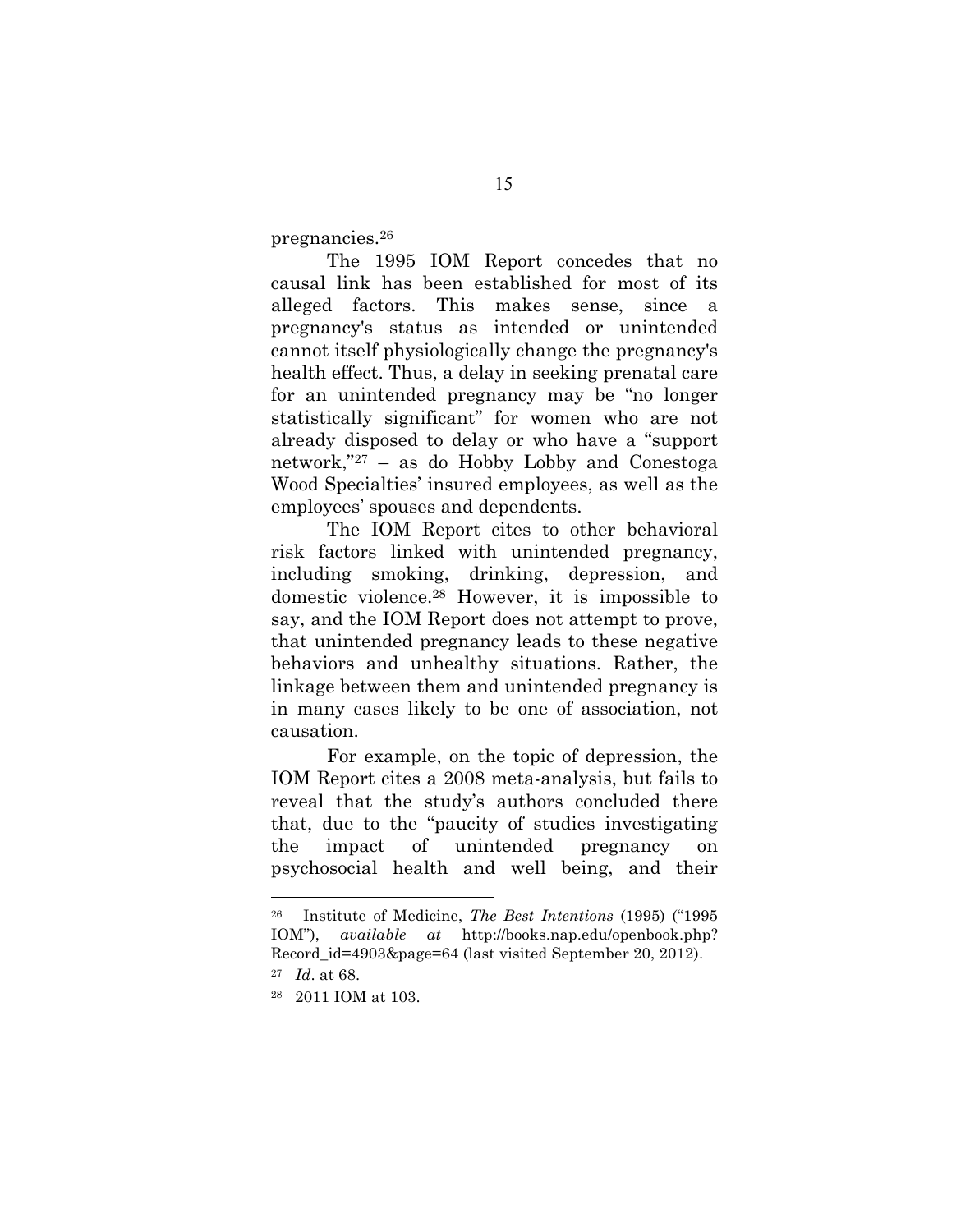limitations in terms of establishing causality, the existing research should only be considered to be *suggestive* of such an impact." <sup>29</sup> This study also states that all research regarding the "effects" of unintended pregnancies on mothers' health is "plague[d] by the problem of establishing causality between unintended pregnancy and subsequent health outcomes," and that "*causality is difficult if not impossible to show*."30

Further, the preventive services recommended by the U.S. Preventive Services Task Force, already required by the ACA to be provided without a co-pay, include counseling for pregnant women concerning smoking and drinking, while domestic-violence prevention is a separately recommended preventive service for women within the 2011 IOM Report itself.31

The IOM's suggestion that increased access to contraceptives will reduce low birth weight and prematurity overlooks the fact that, like other cited factors, these are merely "associated" with, not caused by, unintended pregnancy (2011 IOM at 103; 1995 IOM at 70); the IOM itself cites studies showing no connection between low birth weight and pregnancy-spacing in the U.S.32

Notably, the 2011 IOM Report claims to cite a systematic review on low birth weight, but the

<sup>29</sup> Gipson, J. D., M. A. Koenig, and M. J. Hindin, *The effects of unintended pregnancy on infant, child, and parental health: A review of the literature*, 39 *Studies in Family Planning* 18 (2008) (emphasis added).

<sup>30</sup> *Id.* (emphasis added).

<sup>31</sup> 2011 IOM at 117.

<sup>32</sup> 1995 IOM at 70-71.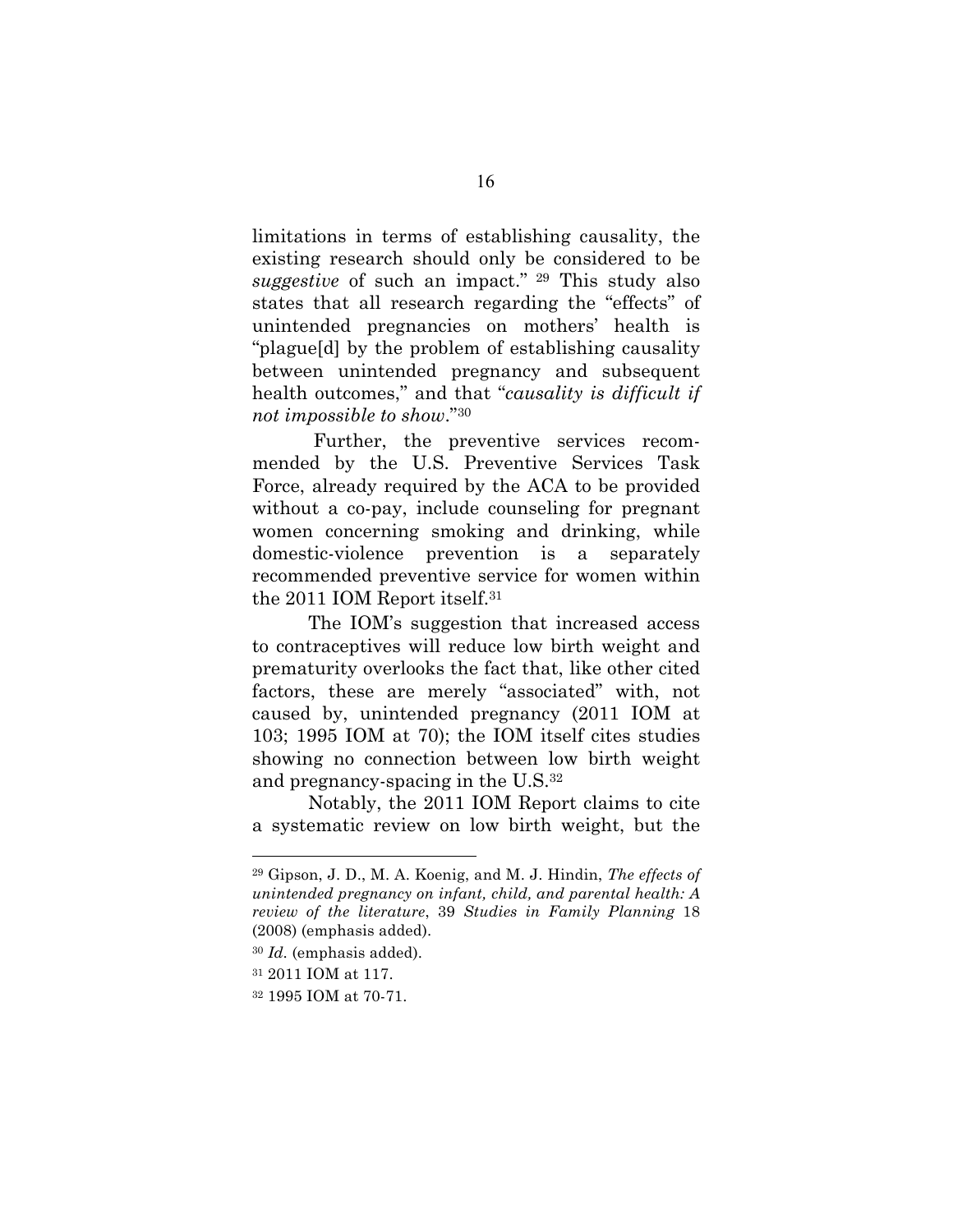citation is incorrect.33 The IOM Report then cites three studies showing an association between low birth weight/preterm delivery and shorter pregnancy intervals.34 The IOM Report fails to note that all three studies found these same negative outcomes for lengthy pregnancy intervals, a condition likely to follow upon increased contraceptive use.35

Also absent from the IOM's discussion of low birth weight and prematurity is any measure of how detrimental these conditions are for newborns in terms of immediate or long-term health effects. Assuming arguendo some (unstated) percentage of unplanned pregnancies were shown to result in premature or low-birth weight babies, the IOM Report provides no information as to what percentage of these babies will require significant medical intervention or suffer long-term consequences. "The government does not have a

<sup>33 2011</sup> IOM at 103, 166 (citing "Shah, et al., 2008"). The Shah study does not address low birth weight; it was study of cardiovascular disease in young women with gestational diabetes. B.R. Shah, R. Retnakaran, and G. L. Booth, *Increased risk of cardiovascular disease in young women following gestational diabetes mellitus*, 31(8) Diabetes Care 1668 (2008).

<sup>34</sup> *Id*. at 103.

<sup>35</sup> The IOM also failed to consider the risks of low birth weight that arise from contraceptive use itself: a 2009 Canadian study shows that women who conceive within 30 days of going off contraceptives significantly increase the risk of low birth weight and very low birth weight. Chen, et al., *Recent oral contraceptive use and adverse birth outcomes*, 144 *European Journal of Obstetrics & Gynecology and Reproductive Biology* 40–43 (May 2009), *abstract available at* http://www.ejog.org/ article/S0301-2115(09)00074-8/.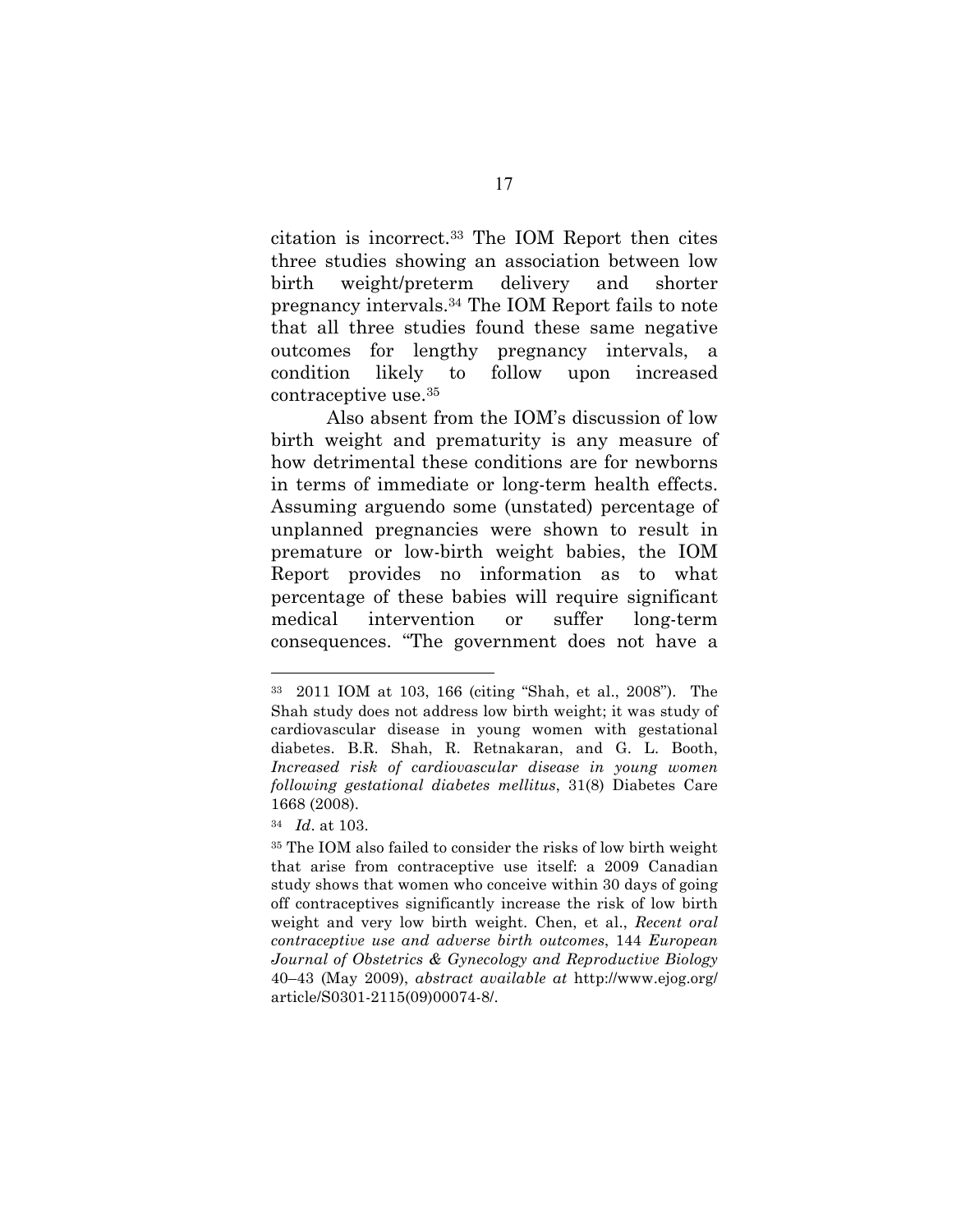compelling interest in each marginal percentage point by which its goals are advanced." *Brown*, *supra*, 131 S.Ct. at 2749 n.9.

More importantly, however, the IOM makes no attempt to link these alleged negative outcomes of unplanned pregnancy with women's health. The IOM was tasked with making recommendations for women's health, not children's health.36 "The Institute of Medicine will convene an expert committee to review *what preventive services are necessary for women's health and well-being* and should be considered in the development of comprehensive guidelines for preventive services for women."37 Thus, unless the Government can point to evidence in the record that caring for children is detrimental to women's health and wellbeing, the IOM Report's discussion of the purported negative effects of unintended pregnancy on the health of children born of such pregnancies is outside the scope of its mission to recommend specific preventive services to promote women's health.38

<sup>36</sup> One lower court noted the "somewhat odd implication by the Government that the *use* of contraception could somehow have a beneficial impact on a 'developing fetus' that contraceptive use is itself designed to avoid, . . ." *Legatus v. Sebelius*, 2012 U.S. Dist. LEXIS 156144, 2012 WL 5359630 (E.D. Mich., Oct. 31, 2012) (original emphasis).

<sup>&</sup>lt;sup>37</sup> Office of Secretary, Statement of Task to the Committee on Preventive Services for Women, reprinted at 2011 IOM at 2 (emphasis added).

<sup>38</sup> If the Government intends to broaden the definition of "women's health and well-being," and thus the goal of the Mandate, to include non-health related concepts such as emotional well-being and economic prosperity, then it should likewise have considered the documented negative effects the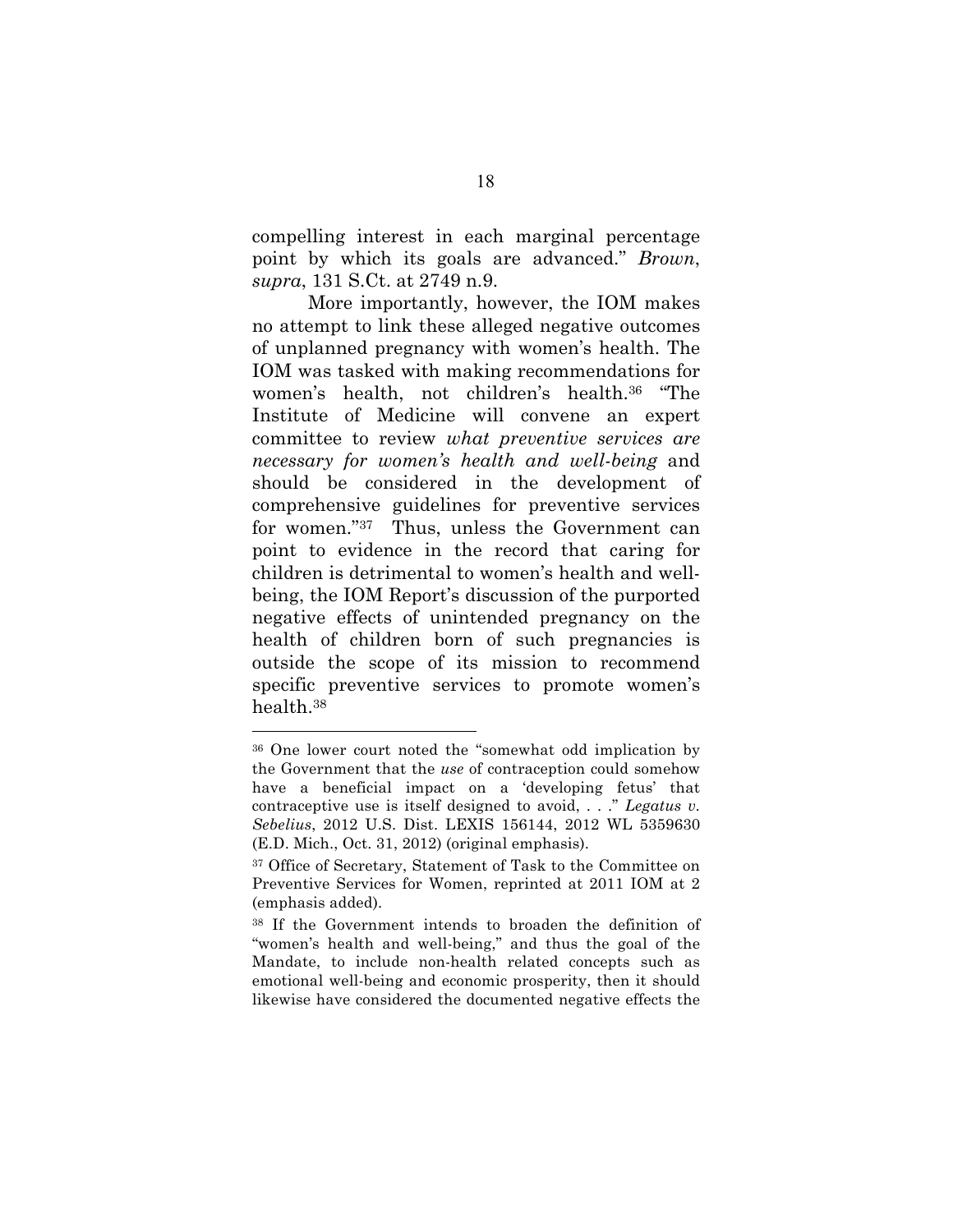In sum, while the Government's general interest in "preventive services" for "women's health and well-being" may be valid, its act of coercing religiously objecting employers and individuals to pay for coverage for drugs that significantly increase risks to women's health, 39 while providing dubious health benefits, certainly fails to further that interest. As explained by the U.S. Supreme Court, "We do not doubt the validity of these interests, any more than we doubt the general interest in promoting public health and safety. . . but under RFRA **invocation of such general interests, standing alone, is not** 

widespread availability of contraceptives has on women's ability to enter into and maintain desired marital relationships. This in turn leads to decreased emotional wellbeing and economic stability (out-of-wedlock childbearing being a chief predictor of female poverty), as well as deleterious physical health consequences arising from, *inter alia*, sexually transmitted infections and domestic violence. *See, e.g.*, George A. Akerlof, Janet L. Yellen & Michael L. Katz, *An Analysis of Out-of-Wedlock Childbearing in the United States*, 111 The Quarterly J. of Econ. 277 (1996); Timothy Reichert, *Bitter Pill*, First Things (May 2010) 25; Jonathan Klick & Thomas Stratmann, *The Effect of Abortion Legalization on Sexual Behavior: Evidence from Sexually Transmitted Diseases*, 32 J. of Legal Studies 407, 431-32 (2003) (citations omitted); Jackson, Nicky Ali, *Observational Experiences of Intrapersonal Conflict and Teenage Victimization: A Comparative Study among Spouses and Cohabitors*, 11:3 Journal of Family Violence at 191-203 (1996) ("regardless of methodology . . . cohabitors engage in more violence than spouses").

<sup>39</sup> See Brief of *Amici Curiae* Breast Cancer Prevention Institute, et al.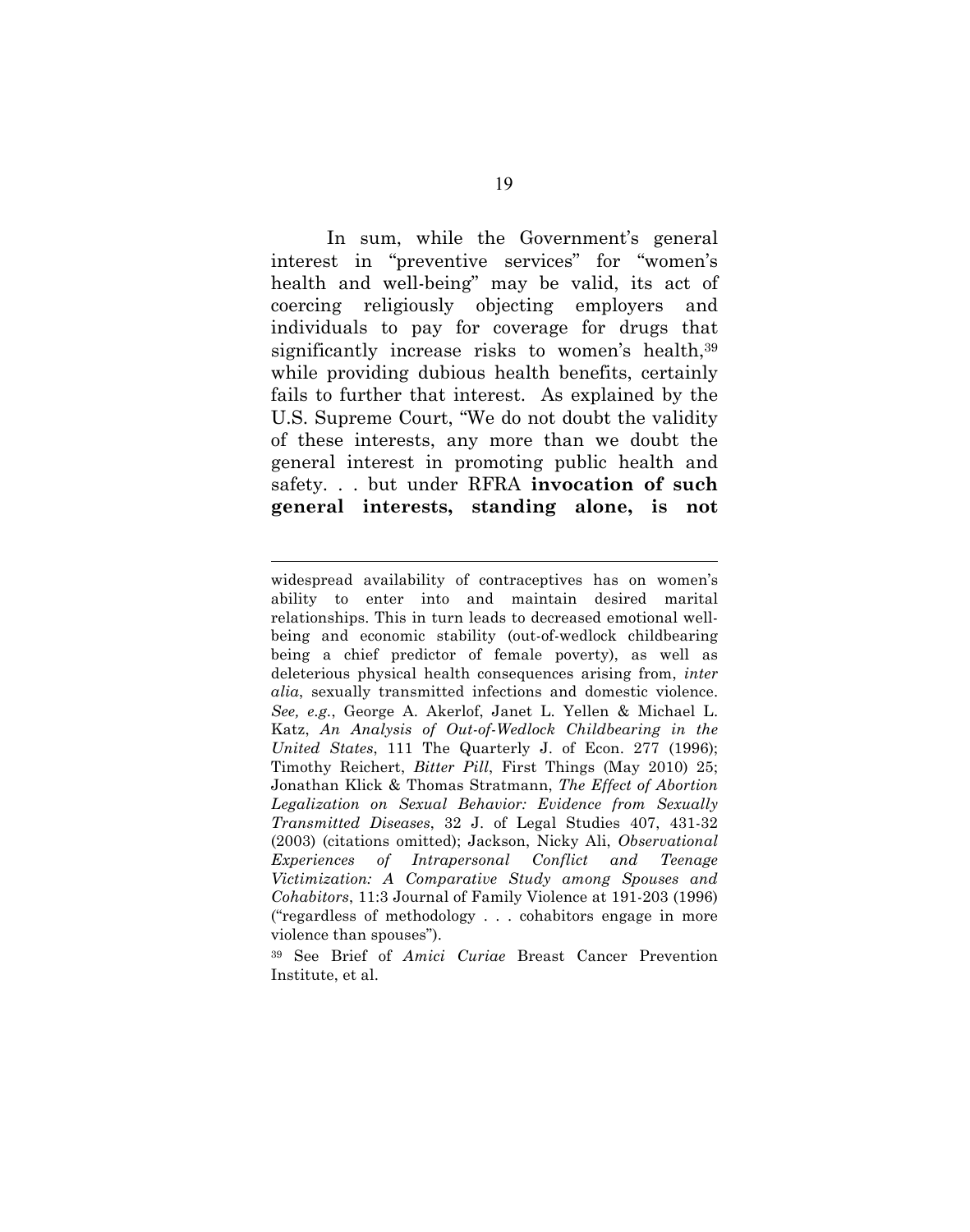**enough**." *Gonzales v. O Centro, supra*, 546 U.S. at 438 (2006) (emphasis added).

- **B. The Government Has Failed to Show that the Mandate Furthers its Asserted Interest of Promoting Gender Equity.**
	- **1. The Government has failed to show that the Mandate will relieve women of an inequitable financial burden related to health care.**

The Government asserts another allegedly compelling governmental interest, namely, promoting gender equity by removing the unequal financial barriers to health care, specifically preventive care, that arise from higher out-ofpocket costs for women's gender-specific conditions. The Government asserts that relieving women of the alleged disparity in costs will lead to equal access to health care, better health, and therefore equal opportunities to participate in the workplace with men. Underlying this argument are a number of premises for which the Government has provided little or no supporting evidence.

First, as set forth in the preceding sections, the Government has failed to show that the Mandate will in fact improve women's health. Indeed, there is substantial evidence that widespread and lengthy use of contraceptives by women has resulted and will result in significant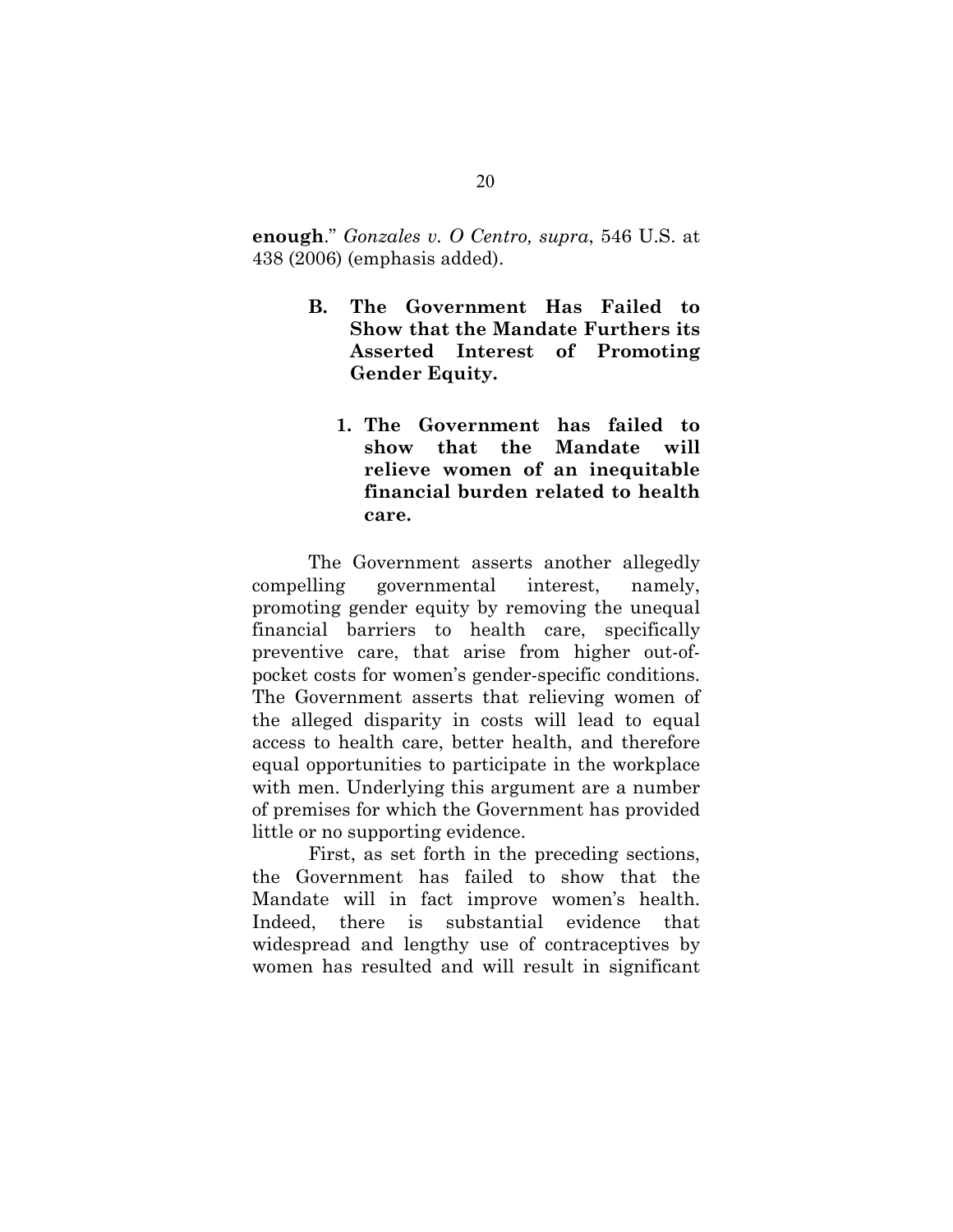harm to their health.<sup>40</sup> This in and of itself disposes of the Government's alleged "gender equity" interest. If free contraceptives do not in fact promote women's health, they do not promote the Government's asserted interest in gender equity through equalization of the costs of maintaining health.

Even assuming *arguendo* that contraceptives in some measure promote women's health, the evidence presented by the Government to support its premise that women are inequitably burdened by their costs is woefully inadequate.

The Government cites the IOM Report for the proposition that women incur more in out-ofpocket costs for preventive care than men do, owing to reproductive and gender-specific conditions.41 There are two problems with this "evidence."

First, the two sources cited by the IOM do not support the statement. The first study does not discuss out-of-pocket expenses at all. It compared, by gender, rates of primary care office visits, referrals, and hospitalizations.42 The second study was focused on "the effect of the lack of health insurance on health care utilization for femalespecific conditions." The "female-specific conditions" studied were specific disorders and pathologies, not

<sup>40</sup> The Government itself admits that hormonal contraceptives are "sometimes associated with side effects such as high blood pressure, blood clots, heart attacks, or strokes." Brief for the Petitioners, in *Sebelius v. Hobby Lobby Stores, Inc.*, at 48.

<sup>41 2011</sup> IOM at 19.

<sup>42</sup> Bertakis, K. D., R. Azari, L. J. Helms, E. J. Callahan, and J. A. Robbins, *Gender differences in the utilization of health care services*, 42 Journal of Family Practice 147 (2000).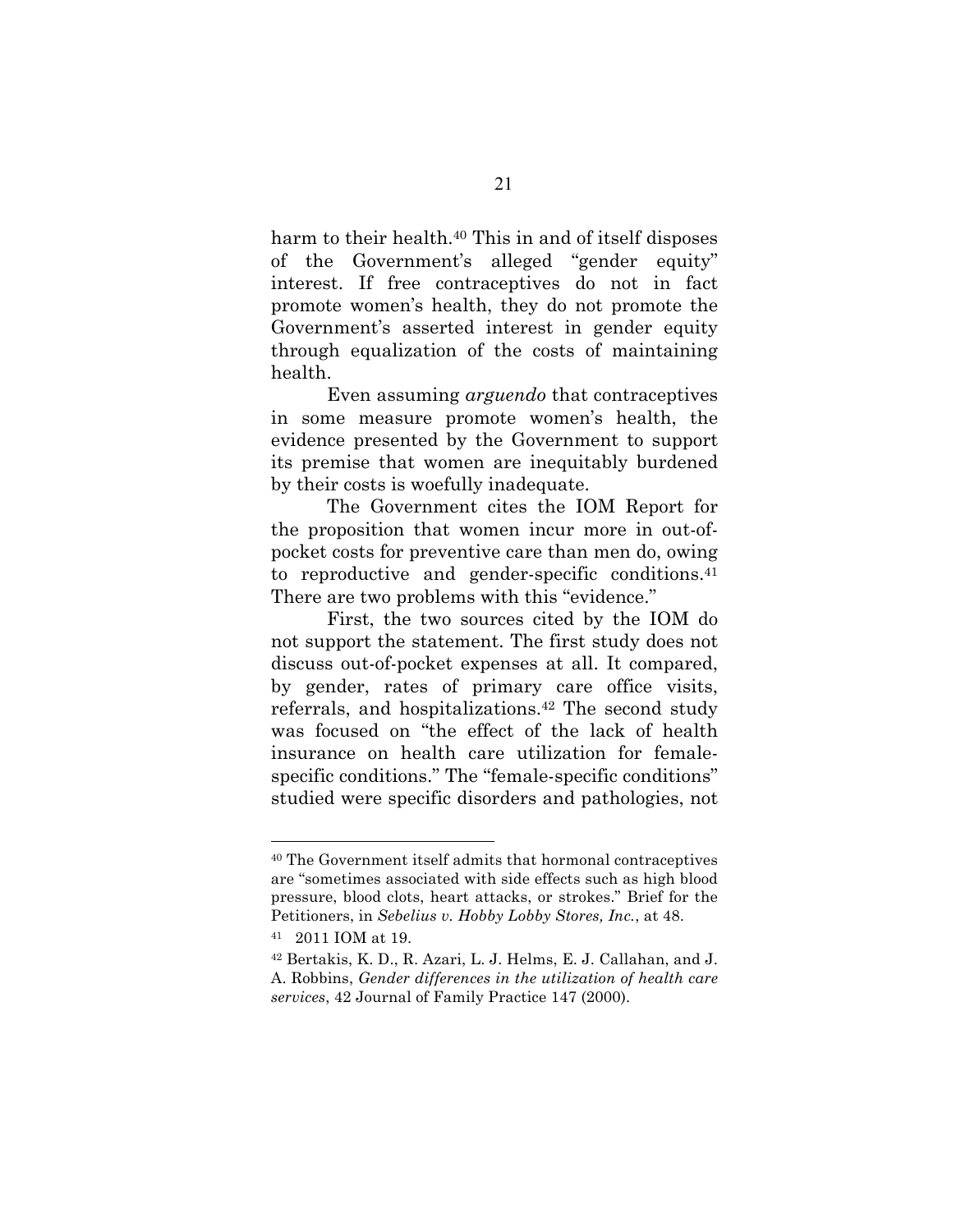preventive care.43 Neither of these studies even identifies contraceptives as a health care cost, much less attempts to quantify to what extent contraceptive coverage contributes to increased health care costs for women.

Second, the assertion that women incur greater out-of-pocket expenses for preventive care than men (77 Fed. Reg. 8725, 8728) omits a crucial piece of information: out of *whose* pocket?

Three categories of women would receive contraceptives at no cost under the Mandate: covered employees, the wives of covered employees, and the female dependent children of covered employees.

There is no reason to believe the out-ofpocket health care expenses of the wives of covered employees are currently being borne solely by them, rather than being a shared household expense, just as the groceries are. Similarly, the out-of-pocket expenses of the female dependents of the covered persons are presumptively being borne by the persons on whom they are *dependent*. Thus, for spouses and dependents, the Mandate does not relieve women of a burden unequally shared with men. Rather, it shifts a burden from the covered person's household onto others, either an employer or other persons insured in the same pool. As such, it does nothing to further Government's asserted interest in gender equity.

<sup>43</sup> Kjerulff, K. H., K. D. Frick, J. A. Rhoades, and C. S. Hollenbeak, *The cost of being a woman—a national study of health care utilization and expenditures for female-specific conditions*, 17 Women's Health Issues 13 (2007).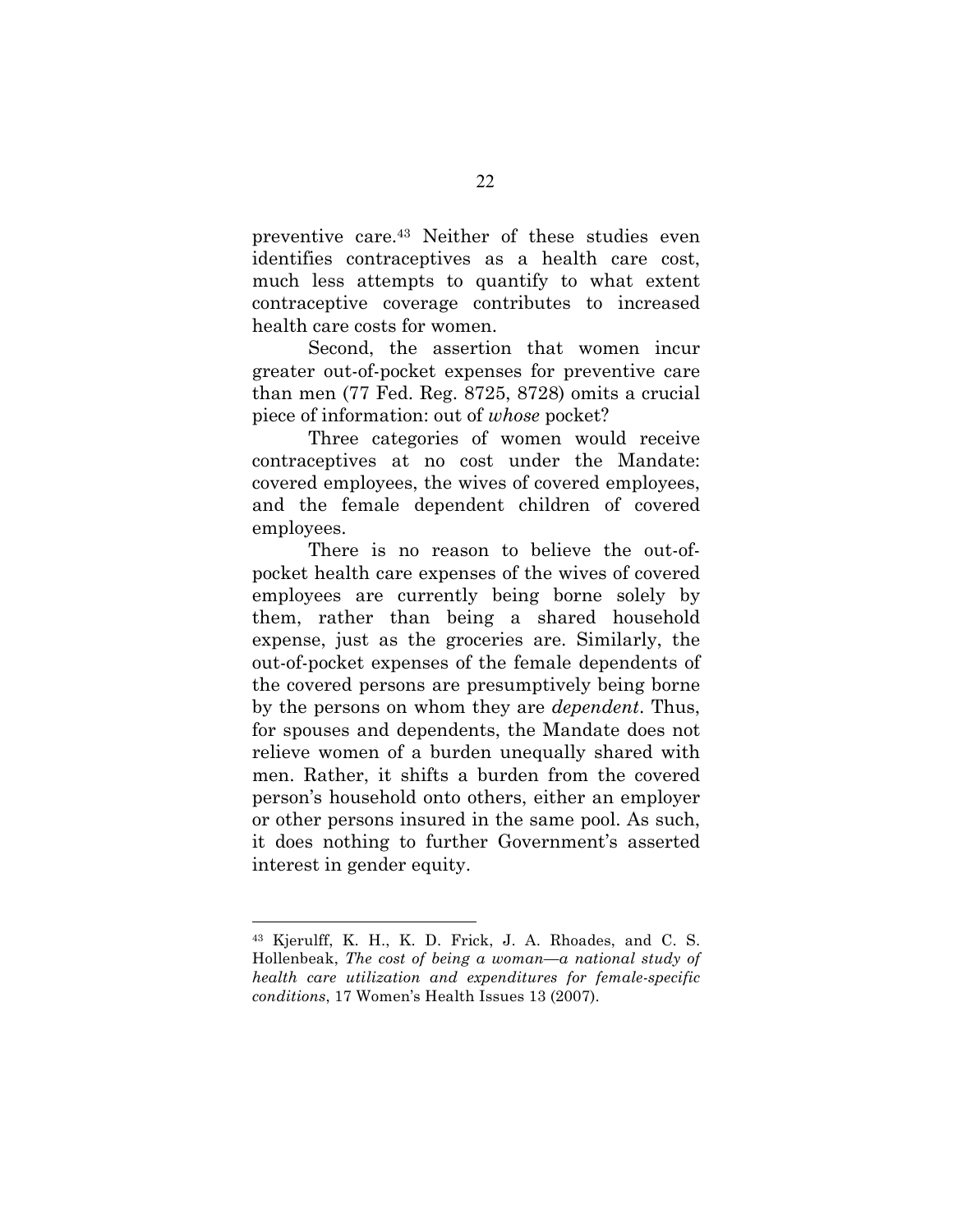In the case of a covered person herself, the Government simply assumes that her out-of-pocket health care expenses are borne by her alone. However, considering in particular the out-ofpocket expenses for contraceptives, the need for contraceptives indicates she has some intimate relationship with a man, quite possibly her husband. The Government apparently assumes without proof that men – whether husbands, roommates, or in some other role – in intimate relationships with women do not contribute to the costs of whatever contraceptive method is used by the couple. But without such proof, there is no reason to believe that women are carrying an inequitable burden when it comes to the costs of contraceptives nor, consequently, that the Mandate does anything but shift the financial burden of contraceptives, not from the woman, but from the couple onto others – again, doing nothing to further the asserted governmental interest in promoting gender equity. <sup>44</sup>

In sum, the Government has failed to carry its burden of proving that the coercive Mandate **in fact**, not in theory, furthers its asserted interest in promoting women's health or gender equity.

<sup>44</sup> At this point in the discussion, it is virtually impossible to concede, even for the sake of argument, that the Government's interest is compelling. Even if the Government could prove that covered women employees are bearing the full costs of their contraceptives, it is difficult to credit that the Government has a *compelling* interest in guaranteeing free contraceptives for women who sleep with men who will not contribute to the cost of their birth control.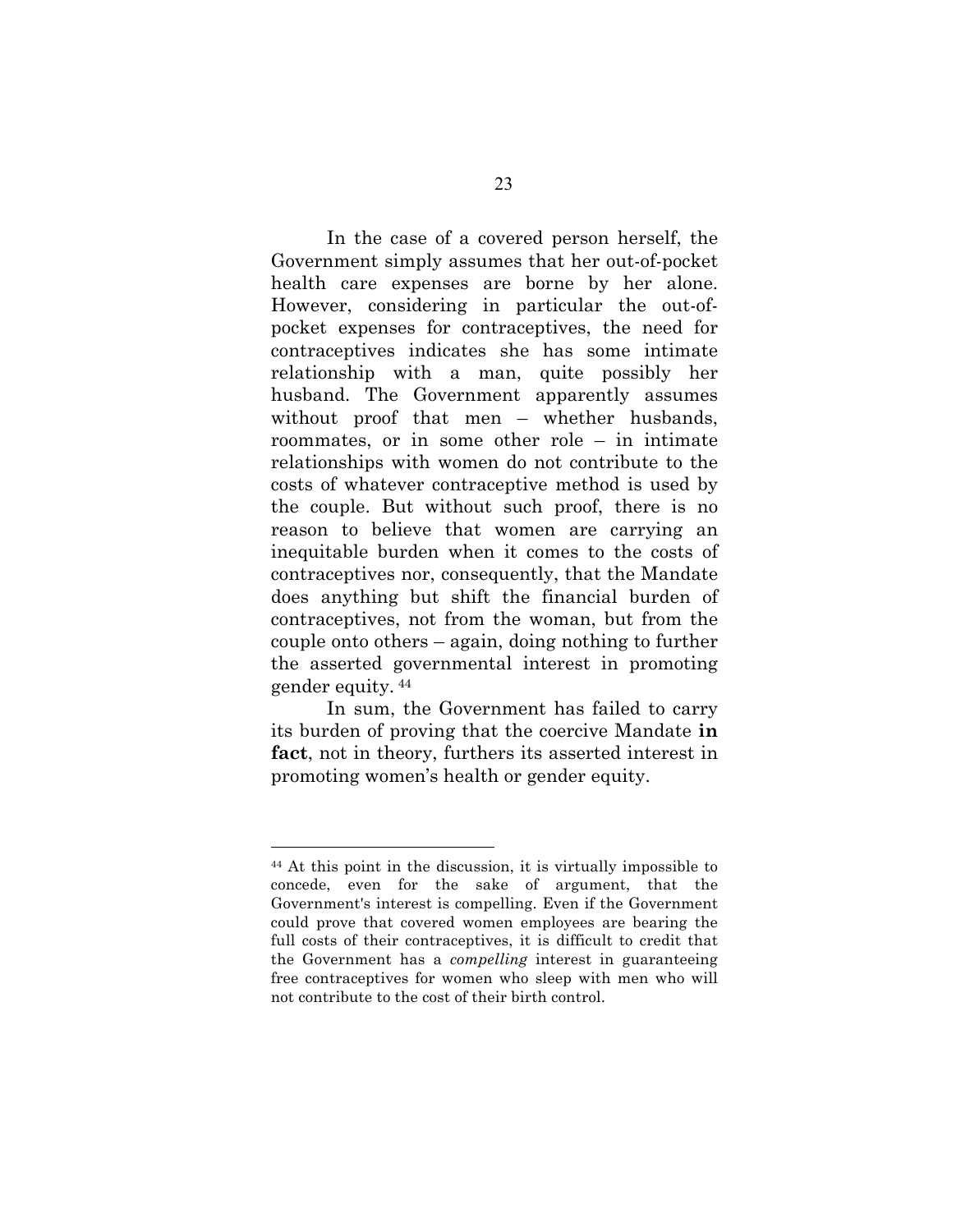### **2. The Government may not compel contraceptive coverage to serve a purported interest in "gender equality."**

The Government has also extrapolated from the interest in "gender equity" in health care costs yet another interest purportedly justifying the Mandate, that of promoting "a woman's control over her procreation." In defending the Mandate below, the Government argued that this interest is "so compelling as to be constitutionally protected from state interference." See, e.g., Brief for the Appellees, *Hobby Lobby et al. v. Sebelius*, at 34-35; Brief for the Appellees, *Conestoga Wood Specialties, Inc. v. Sebelius*, at 34-35. (citing *Eisenstadt v. Baird*, 405 U.S. 438 (1972) and *Griswold v. Connecticut*, 381 U.S. 479 (1965).). This argument is unavailing for several reasons.

First, this interest is found nowhere in the legislative history or language of the Women's *Health* Amendment, an amendment to the *Affordable Care* Act, the only legislative authorization for the Mandate. There is no evidence in the legislative record of either the ACA or the Women's Health Amendment from which the Government could argue that Congress intended to increase access to contraceptives for the sake of assisting women in being able to avoid pregnancy and childbearing as an end in itself ("controlling her own procreation"). Rather, the legislative history shows that Congress's intent was to relieve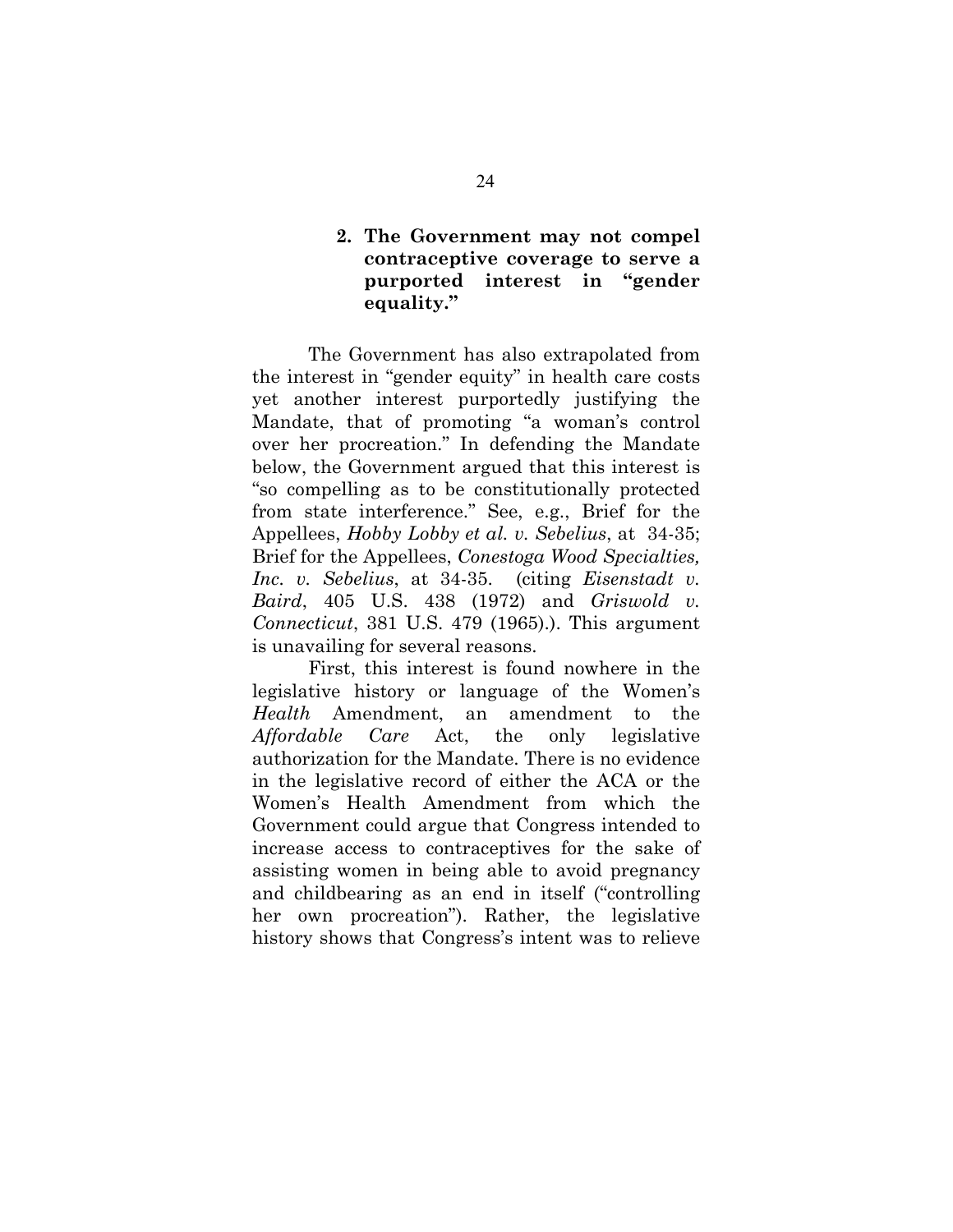women of certain inequitable financial burdens they face in maintaining their health.45

Second, it is a *non sequitur* to contend that, because a right is protected from governmental interference, the government therefore has a "compelling interest" in furthering the exercise that right. For example, the Government cannot interfere in a person's right to read pornography, but this does not mean that the Government has a compelling interest in assisting people to obtain and read pornography.

Third, the Government's argument fallaciously equates "interference" with the exercise of a constitutional right, with declining to fund the exercise of that right. The Government itself is not required to fund a woman's exercise of "right to control her procreation." *Harris v. McRae*, 448 U.S. 297 (1980) (upholding federal ban on abortion funding). Much less does the Government have a compelling interest in forcing others to fund the exercise of that right.

**II. The HHS Mandate Is Not Narrowly Tailored To Serve the Health Needs of a Subset of Women With Particular Medical Problems.**

<sup>45</sup> Sen. Barbara Mikulski, who offered the Women's Health Amendment, stated on the floor of the Senate, "This amendment is strictly concerned with ensuring that women get the kind of preventive screenings and treatment they may need to prevent diseases particular to women such as breast cancer and cervical cancer." Cong. Rec. S12274 (daily ed. Dec. 3, 2009).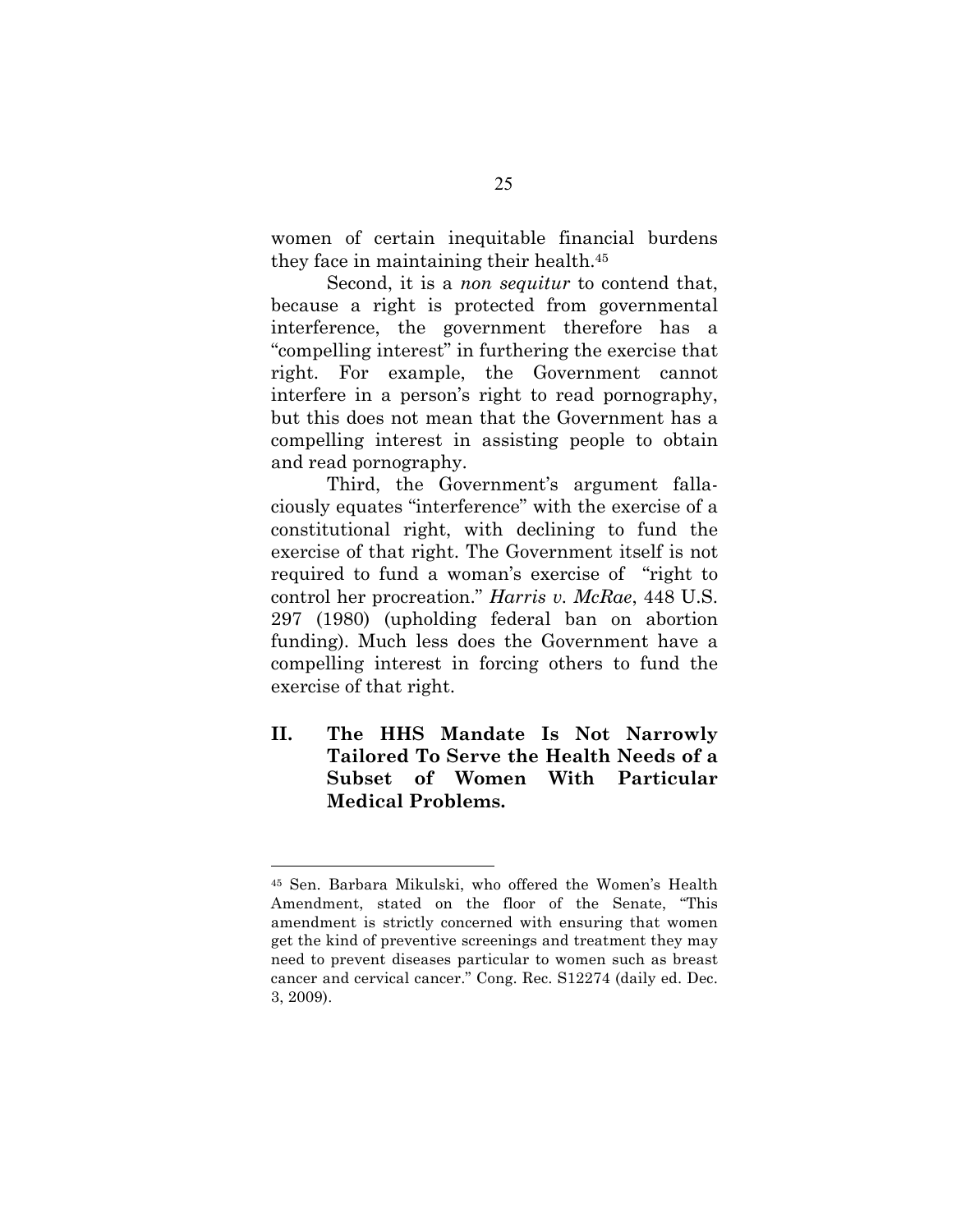The Government, citing the IOM Report, argues that the Mandate also serves the compelling interesting in promoting women's health because some women have medical conditions for which pregnancy in some circumstances may be contraindicated.

This argument ignores the fact that these women comprise a far smaller group than the Mandate covers, and for that reason, the Mandate as currently structured is not narrowly tailored. For example, the Government and the IOM Report cite women with Marfan Syndrome as falling into this category of women who need access to contraceptives because of specific medical conditions. However, only about one in 6,000 to 10,000 women in the United States have Marfan Syndrome.46 The percentage is even smaller when considering only sexually active women in their childbearing years.

The Mandate is premised on the supposed general need of women for access to contraception as "preventive" care. The argument from Marfan syndrome, lupus, pulmonary hypertension, and similar conditions does not address this premise. These conditions are rare; moreover, they create and/or are part of a whole complex of health-related concerns for the women who have them, which may or may not necessitate avoiding pregnancy if the women are sexually active. Contraceptives are not "preventive" care for these women; these drugs are not preventing or detecting the onset of any

<sup>46</sup> Keane MG, Pyeritz RE, *Medical management of Marfan syndrome*, 117 (21) Circulation 2802–13. (May 2008).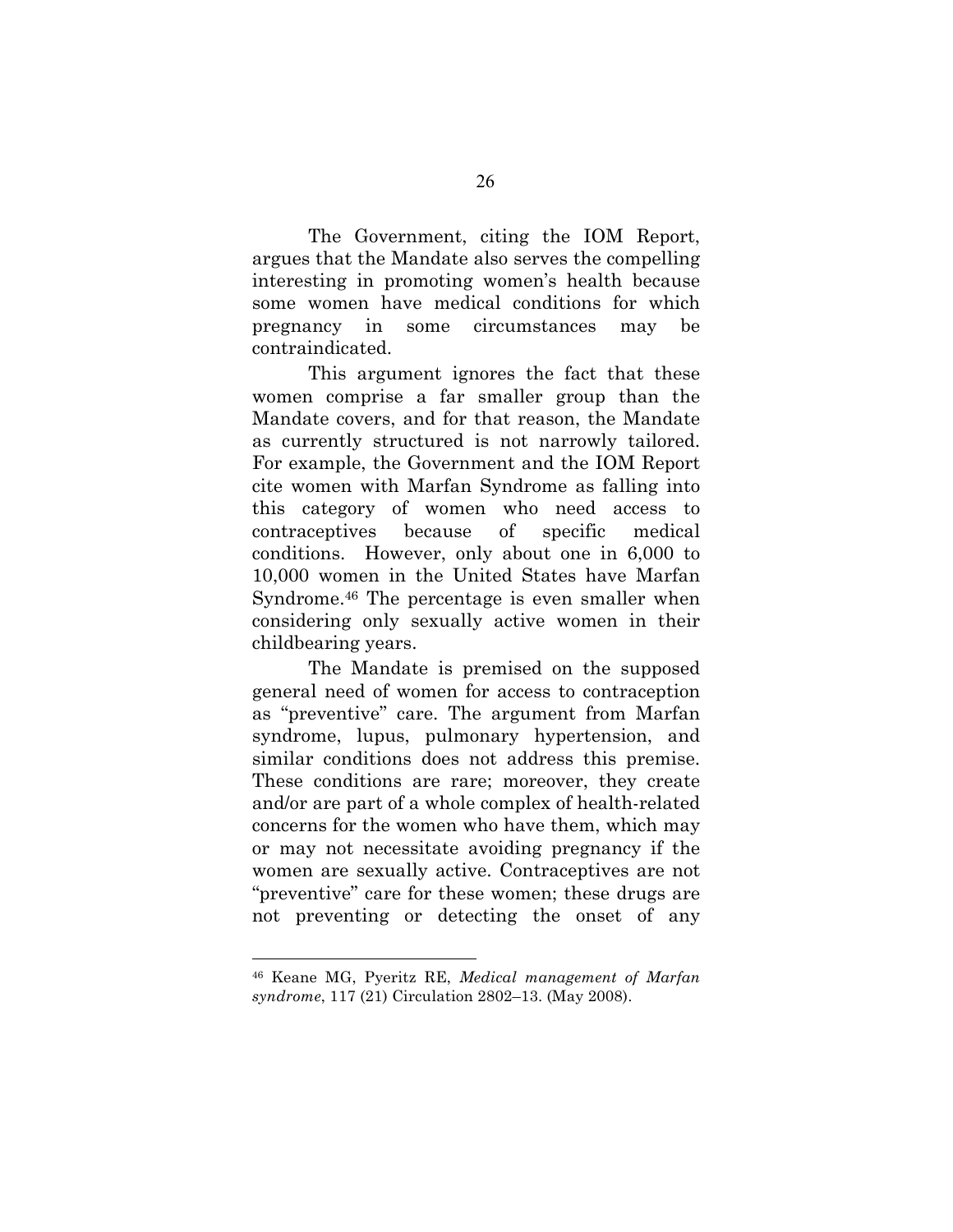disease. To the extent that the underlying diseases necessitate pregnancy avoidance, a prescription of contraceptive drugs for this purpose would be more akin to a prescription of medication to control blood pressure or reduce joint swelling, neither of which are considered regular "preventive" care under the ACA.

Moreover, the IOM Report appears oblivious to the fact that the very conditions it uses to illustrate why some women need to postpone pregnancy (e.g., diabetes, obesity, pulmonary hypertension) and therefore to justify its recommendation to facilitate access to contraception, are the same conditions that put women at greatly increased risk for cardiovascular problems from contraceptive use. Focused health care to treat women with these conditions -- health care already covered in Hobby Lobby's and Conestoga Wood Specialties' plans -- will better achieve the Mandate's goals of promoting women's health.

The IOM Report also asserts that contraceptives have other health benefits unrelated to preventing pregnancy, such as treating acne, hirsutism, menstrual disorders, and pelvic pain.<sup>47</sup> However, any such other effects are irrelevant to the premise of the Mandate of providing specific "preventive" care at no cost to promote women's health. If Congress had considered acne, hirsutism, or other conditions serious and/or common and/or expensive enough to warrant no-cost coverage of drugs to treat them, whether contraceptive or

<sup>47</sup> 2011 IOM at 107.